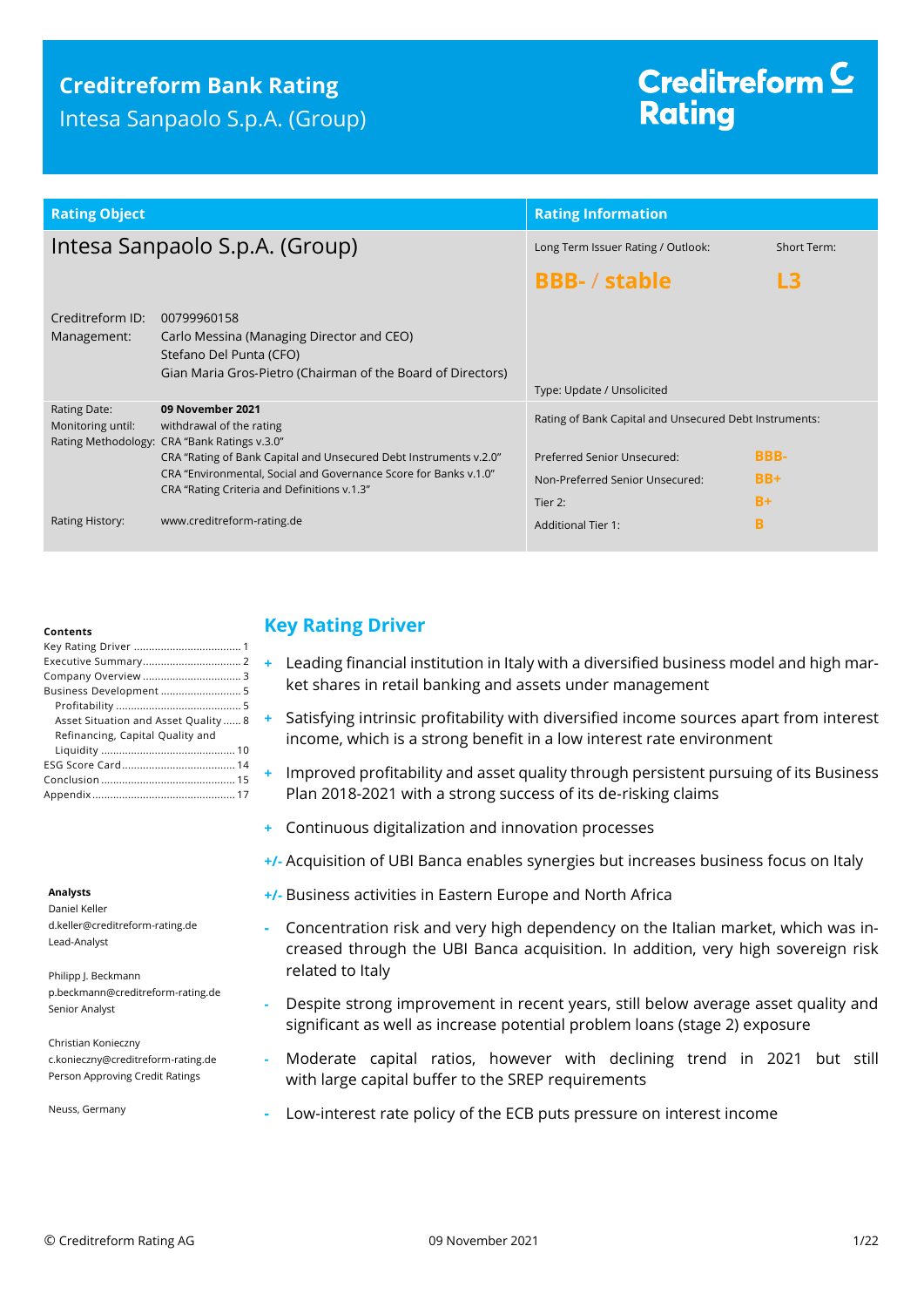## <span id="page-1-0"></span>**Executive Summary**

Creditreform Rating affirms the unsolicited long-term issuer rating of Intesa Sanpaolo S.p.A. (Group) at BBB-/stable. The affirmation of the credit rating is a result of the Group's considerable performance with even improving asset quality despite the negative impact of the Corona pandemic. However, Intesa Sanpaolo faces a significant concentration risk (which is even increasing after the UBI Banca acquisition) and very high dependency on the Italian market and the wellbeing of the Italian State (CRA Rating: BBB-/negative), which is a burden for the Group's credit rating. Notwithstanding the above, Intesa Sanpaolo benefits from its leading domestic position with a satisfying intrinsic profitability while maintaining solid capital ratios.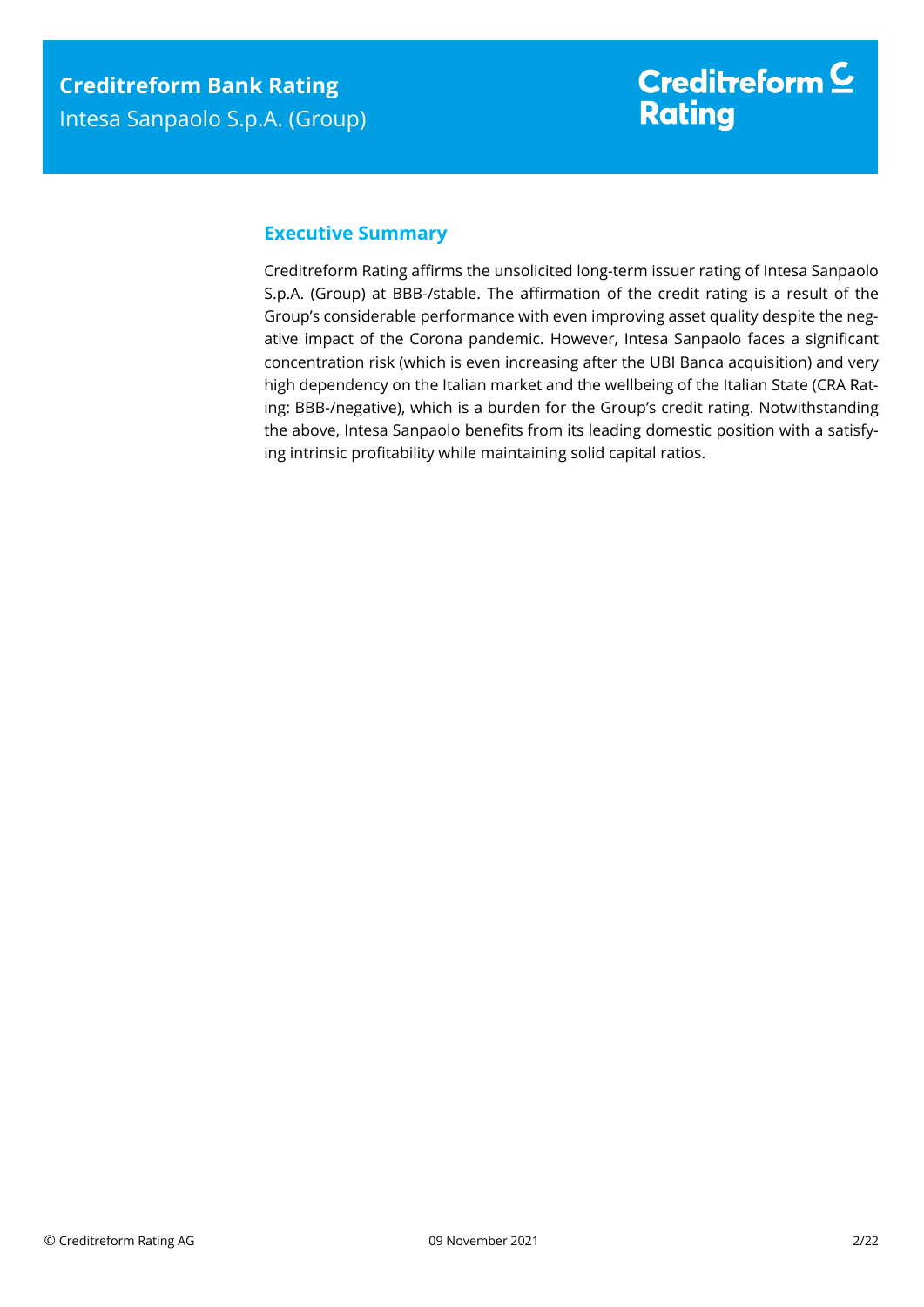### <span id="page-2-0"></span>**Company Overview**

Intesa Sanpaolo S.p.A. (hereafter ISA) is a banking group formed by the merger of Banca Intesa and Sanpaolo IMI in 2007. Moreover, Intesa Sanpaolo acquired control of UBI Banca (fifth largest bank in Italy) and merged it by incorporation on April 12, 2021. The group's headquarters are in Torino. With 99,112 employees (thereof 77% in Italy) as of June 2021 and about 5,255 branches (thereof 4,258 in Italy), the Group serves approximately 20.7 million customers (13.5 million in Italy and 7.2 million abroad) and is the leading banking group in Italy following the acquisition of UBI Banca. ISA has a commercial banking presence in 12 countries apart from Italy, primarily in Eastern Europe and North Africa with approximately 1,000 branches abroad. Moreover, the group has an international network with a presence in 25 countries to support cross-border activities of corporate customers.

The group is divided into six business segments in addition to its Corporate Centre. *Banca dei Territori* focuses on the domestic commercial banking activities such as lending and deposit collecting in Italy. *IMI Corporate & Investment Banking* deals with corporate banking, investment banking and public finance in Italy and abroad. *International Subsidiary Banks* is responsible for the group's commercial operations on international markets through subsidiary and affiliated banks primarily involved in retail banking businesses. The *Private Banking* division of ISA serves the private client and high net worth individuals' customer segment. The business segment *Insurance* represents the subsidiaries of the insurance group such as Intesa Sanpaolo Vita, and Fideuram Vita. By contrast, *Asset Management* is tasked with the development of asset management solutions for the group and is present on the open market segment through the subsidiary Eurizon Capital and its subsidiaries with assets under management of about 347 billion. In addition, the groups *Corporate Centre* is responsible for guidance, coordination and control of the group as a whole as well as the management of assets and liabilities, the treasury and the NPE Department (former Capital Light Bank), which deals with the group's bad loans and repossessed assets as well as the sale of nonstrategic investments. See chart 2 in the chapter profitability for the contribution of each business segment to the bank's operating income.

ISA is currently pursuing its 2018-2021 business plan. According to the plan, ISA intends to improve its group's risk profile by reducing the stock of non-performing assets while increasing its capital base. In addition, cost reduction is targeted through the simplification/digitalization of the operating model as well as the growth of the revenues by capturing new business opportunities, in particular to increase its net fee and commission income.

Considering ISA's development of its group structure, there were the following major business events: ISA carried out in April 2021 the merger of UBI Banca into ISA and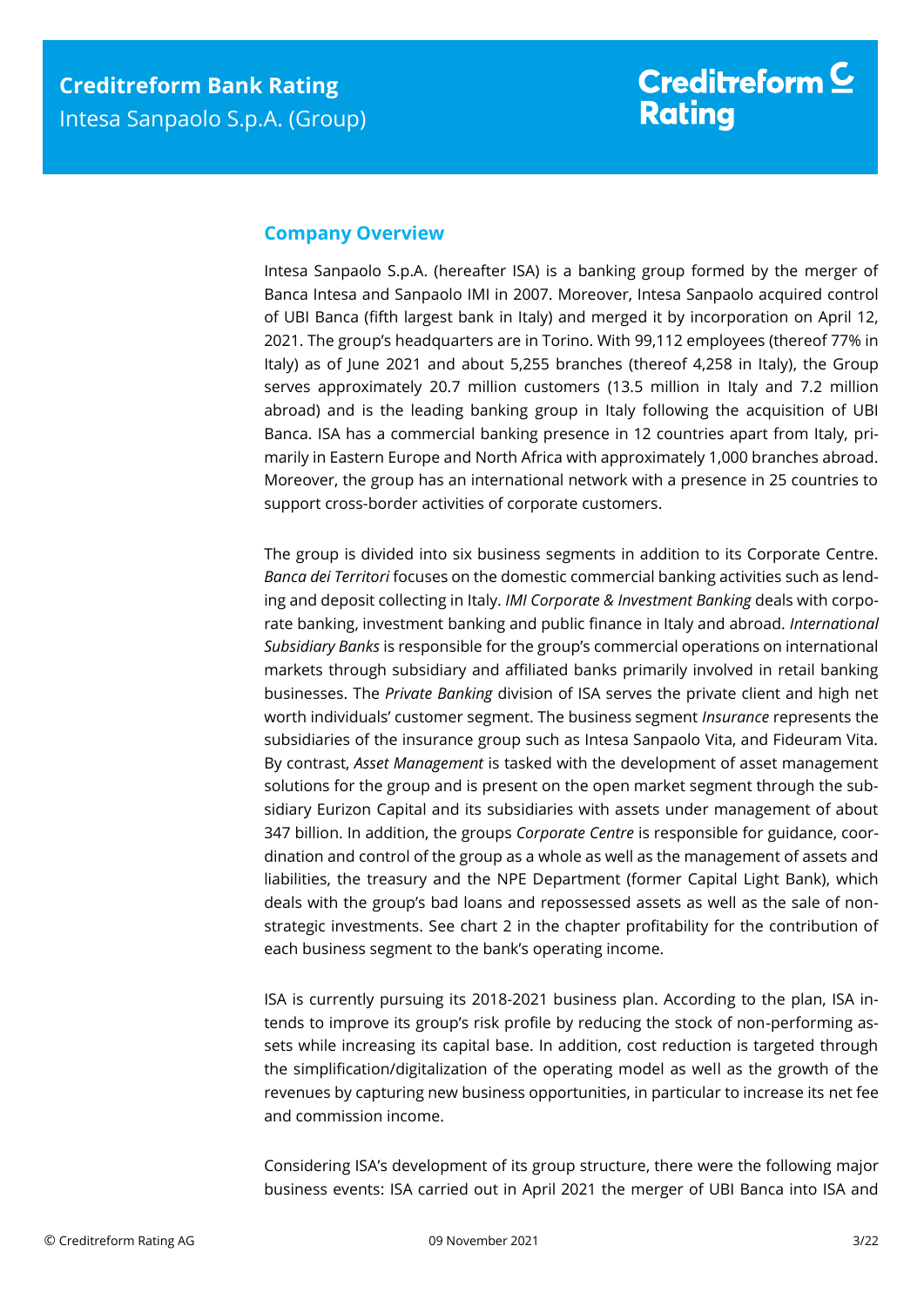created thereby the largest bank in Italy and one of the largest financial institutions in the Europe. In addition, ISA finalized the sale for regulatory reasons of some its own and UBI Banca's branches to BPPB and BPER Banca as part of the UBI Banca deal. The acquisition of UBI Banca created a negative goodwill of about €2.5 billion. The accounts of ISA as at 31 December 2020 reflect the effects of the acquisition of UBI Banca and its subsidiaries, subject to consolidation from the date of acquisition (therefore from August 2020). ISA intends to merge UBI Banca into the Group to achieve pre-tax synergies of about >€1 billion by 2024.

In 2020, ISA recorded a net capital gain of about €1.1 billion in relation with the Nexi S.p.A. transaction. Thereby, Intesa transferred its acquiring activities to Nexi S.p.A. and Nexi S.p.A. become the sole partner of ISA in the acquiring activities. Moreover, as part of the transaction, ISA purchased 9.9% of Nexi S.p.A. for about €653 million.

The principal subsidiaries and investments of ISA can be found in the following chart:



Chart 1: Principal subsidiaries and investments of Intesa Sanpaolo S.p.A. (Source: Own presentation based on data of the half-year report of Intesa Sanpaolo S.p.A.)

The shareholder structure of Intesa Sanpaolo S.p.A. (Group) is ordinary and at free float. The most significant shareholder are Compagnia di San Paolo (6.1%), BlackRock Inc. (5%) and Fondazione Cariplo (3.9%).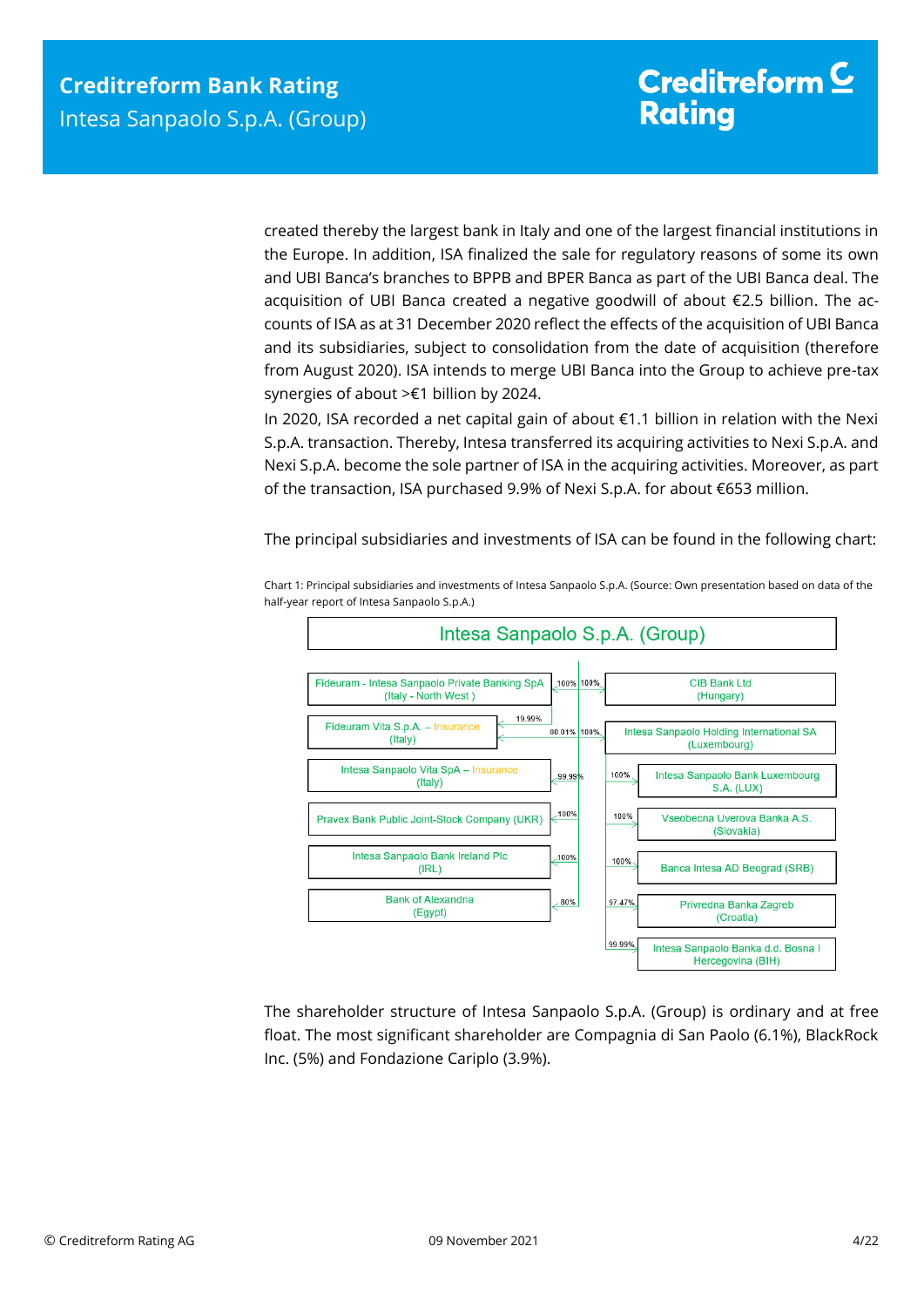## <span id="page-4-0"></span>**Business Development**

#### <span id="page-4-1"></span>**Profitability**

ISA's operating income amounted to €19.8 billion in 2020. See Chart 2 for the contribution of each business division (excl. Corporate Centre) and UBI Banca to the Group's operating income.

Chart 2: Operating Income of Intesa Sanpaolo S.p.A. (Group) by business division and UBI Banca in 2020. | Source: Annual

Report 2020 of Intesa Sanpaolo S.p.A. (Group)  $8%$ Banca dei Territori  $69/$ IMI Corporate & Investment Banking  $4%$ International Subsidiary Banks 40% 10% Private Banking Asset Management  $10%$ linsurance UBLBanca 22%

Net interest income is one of the two major sources of income of ISA and remained YOY almost unchanged (leaving out UBI Banca impact of +€713mn). As other banks in the Eurozone, ISA suffers under the low interest rate environment. However, ISA interest income benefits from negative rates of the TLTRO III refinancing program with €544 million in 2020 (2019: €243 million) in addition to lower cost of funding in particular at securities issued. Major contributor to the bank's net interest income by business segments are Banca dei Territori with about €4.1bn and IMI Corporate & Investment Banking with about €2.1bn. As of June 2021, ISA reports a further decline of its net interest income on a like-for-like basis due to ongoing pressure of the low interests. Fees and commissions as the second major source of income dropped YOY (leaving out positive UBI Banca impact of €721mn). The background of the negative development is related to adoption of stricter Corona containment measures in Q2-2020. Portfolio management fees are with about €2.8bn the most significant fee income in this regard. Major contributor to the bank's net fee and commission income by business segments are Banca dei Territori with about €3.9bn and private banking with about €1.7bn. As of June 2021, a drop back to the previous level of fee and commission income is expected. In general, ISA's high proportion of fee and commission income represents a stable source of income, which depends to a lesser extent on the wellbeing of the economy. In general, ISA benefits from its shift towards asset management.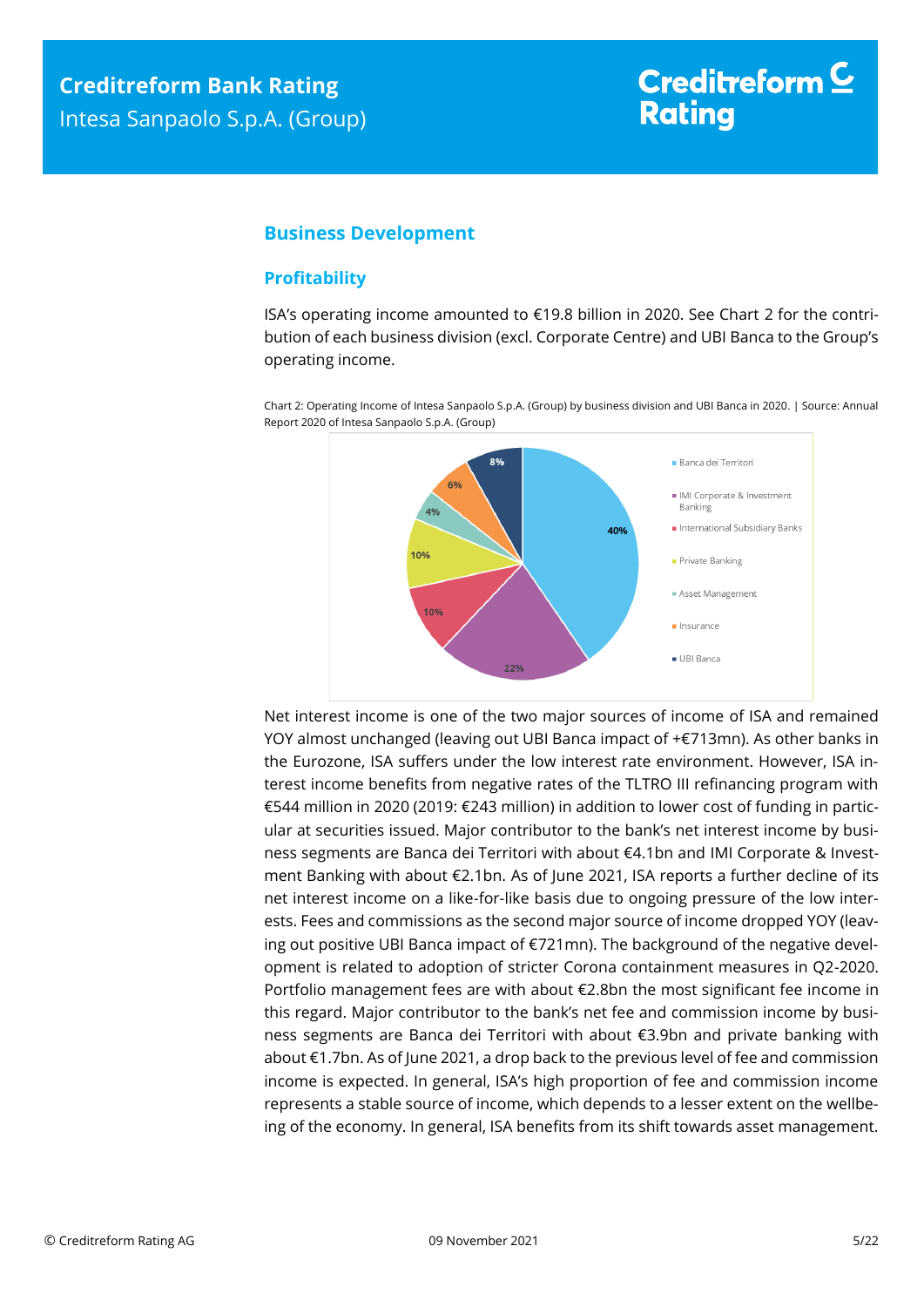ISA's net insurance income increased year-over-year in a like-for-like basis due to stronger performance of the non-life business (positive lockdown impact) and higher insurance premium income. This item includes the Group's life and non-life insurance activities with all net premiums, claims, investments gains as well as changes in technical reserves. By contrast, ISA's net trading income normalized following the elevated result in the previous year, which is primarily attributable to the gains of sold debt securities as well as the benefits from the effects of the sale of the interest held in NTV – Nuovo Transporto Viaggiatori (€264 million net of taxes).

Operating expense amounted to €13.4 billion in 2020, increasing year-over-year partially due to the UBI Banca integration. Personnel expense accounted for 46% of total expense in 2020 and decreased YOY on a like-for-like basis (excl. UBI Banca, which increased the personnel expense by about €608mn) among other due to the downsizing of the workforce, which more than offset the effect of increased salaries following the renewal of the National Collective Bargaining Agreement. In addition, in contrast to the presentation of the bank we shifted the bank's charges for integration and exit incentives of about €1.4bn due to the UBI Banca integration to the line item of nonrecurring expense to better represent the bank's intrinsic profitability. By contrast, the Group's depreciation and amortization expense increased over the last years due to increased impairments on internally generated intangible assets. ISA's line item of other provisions increased significantly due to higher net provisions mainly related to litigation concerning anatocism, criminal proceedings, operating irregularities and other disputes, which amounted to about €664mn. Other expense consists of different insignificant items, thereof taxes and duties (€608 million) as well as the contribution to the resolution fund in the amount of €515 million being the most relevant.

Following the Corona pandemic, ISA reported a strong increase of its net loan loss provisions in 2020, which amounted to €4.36 billion (thereof only €273mn of writeoffs). ISA almost doubled its cost of risk to about 99bp (own calculation: loan loss provision over net loans to customers) and was thereby at the higher end in comparison to other large banks in Europe. As of the Q3-21 report of ISA, the bank reports a normalization of its cost of risk to a below 50bp level.

Notwithstanding the above, ISA reported some significant one-off effects, which have balanced each other. These effects are presented under the line items of non-recurring events, which might differ from the bank's presentation. On one hand, ISA recorded a negative goodwill following the UBI Banca acquisition of about €2.5bn, which is rather an accounting issue and does not represent the bank's profitability. On the other hand, ISA recorded a goodwill impairment of €981 million on Banca dei Territori (goodwill therewith fully written off) in addition to charges for integration and exit incentives of about €1,4bn related following the UBI Banca integration. The line item of discontinued operations relates to the aforementioned Nexi transaction.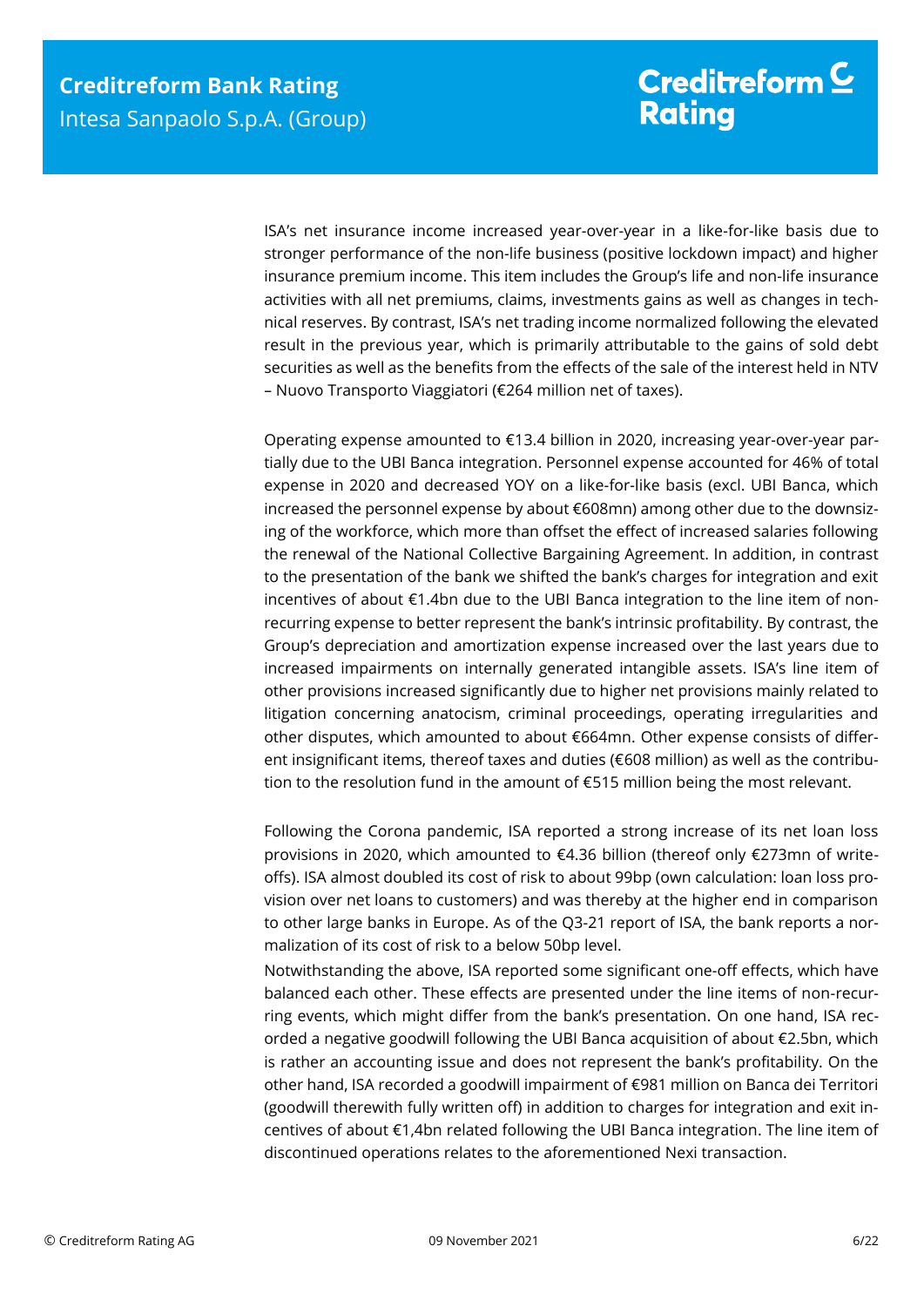A detailed group income statement for the years of 2017 through 2020 can be found in Figure 1 below:

| Income Statement (EUR k)                                     | 2020       | %        | 2019       | 2018       | 2017       |
|--------------------------------------------------------------|------------|----------|------------|------------|------------|
| Income                                                       |            |          |            |            |            |
| Net Interest Income                                          | 7.732.000  | $+11,7$  | 6.924.000  | 7.342.000  | 6.704.000  |
| Net Fee & Commission Income                                  | 7.978.000  | $+6,4$   | 7.499.000  | 7.525.000  | 7.428.000  |
| Net Insurance Income                                         | 1.503.000  | $+2,4$   | 1.468.000  | 1.458.000  | 1.282.000  |
| Net Trading Income                                           | 1.323.000  | $-32,3$  | 1.953.000  | 1.181.000  | 1.137.000  |
| <b>Equity Accounted Results</b>                              | $-16.000$  | $< -100$ | 53.000     | 177,000    | 1.150.000  |
| Dividends from Equity Instruments                            | 86.000     | $-26.5$  | 117.000    | 94.000     | 117.000    |
| Other Income                                                 | 1.208.000  | $+20,6$  | 1.002.000  | 950.000    | 947.000    |
| <b>Operating Income</b>                                      | 19.814.000 | $+4,2$   | 19.016.000 | 18.727.000 | 18.765.000 |
| <b>Expense</b>                                               |            |          |            |            |            |
| Depreciation and Amortisation                                | 1.396.000  | $+14,3$  | 1.221.000  | 1.026.000  | 879,000    |
| Personnel Expense                                            | 6.156.000  | $+5,7$   | 5.825.000  | 5.932.000  | 7.177.000  |
| Tech & Communications Expense                                | 1.184.000  | $+26,6$  | 935.000    | 883.000    | 899.000    |
| Marketing and Promotion Expense                              | 142.000    | $+12.7$  | 126.000    | 141.000    | 134.000    |
| Other Provisions                                             | 793.000    | $> +100$ | 73,000     | 35,000     | 893.000    |
| Other Expense                                                | 3.709.000  | $+23,4$  | 3.006.000  | 3.241.000  | 3.043.000  |
| <b>Operating Expense</b>                                     | 13.380.000 | $+19.6$  | 11.186.000 | 11.258.000 | 13.025.000 |
| <b>Operating Profit &amp; Impairment</b>                     |            |          |            |            |            |
| <b>Pre-impairment Operating Profit</b>                       | 5.028.000  | $-35,8$  | 7.830.000  | 7.469.000  | 5.740.000  |
| <b>Asset Writedowns</b>                                      | 4.445.000  | $> +100$ | 2.210.000  | 2.535.000  | 3.154.000  |
| <b>Net Income</b>                                            |            |          |            |            |            |
| Non-Recurring Income                                         | 2.606.000  | $> +100$ | 182.000    | 532.000    | 5.232.000  |
| Non-Recurring Expense                                        | 2.387.000  | $> +100$ | 130.000    | 79.000     |            |
| <b>Pre-tax Profit</b>                                        | 2.208.000  | $-61,1$  | 5.672.000  | 5.387.000  | 7.818.000  |
| Income Tax Expense                                           | 59.000     | $-96,2$  | 1.564.000  | 1.363.000  | 464.000    |
| <b>Discontinued Operations</b>                               | 1.136.000  | $> +100$ | 64.000     | 48.000     |            |
| <b>Net Profit</b>                                            | 3.285.000  | $-21,3$  | 4.172.000  | 4.072.000  | 7.354.000  |
| Attributable to minority interest (non-controlling interest) | 8.000      | $< -100$ | $-10,000$  | 22,000     | 38,000     |
| Attributable to owners of the parent                         | 3.277.000  | $-21,6$  | 4.182.000  | 4.050.000  | 7.316.000  |

ISA's intrinsic profitability, which is indicated by the bank's cost to income ratios (CIR and CIRex), lowered YOY to a below average level. The consolidation with UBI Banca had thereby a negative impact. However, we expect ISA to reach its previous year's level of intrinsic profitability following the bank's cost cutting and employee redundancy programs.

The values for ROA, ROE and RORWA before and after taxes dropped YOY, following the significant impairments on loans due to the Corona pandemic. However, this development is in line with other large European banks. Still, ISA reached decent after taxes earnings figures, which are a result of the aforementioned Nexi transaction with a significant positive impact. In addition, the negative goodwill of about €2.5bn boosted the bank's profitability figures in general, which is however rather an accounting effect than a result of the bank's performance. Leaving out one-off effects, we expect ISA to reach its pre Corona level of profitability in 2021 already, which can be considered average. ISA's net financial margin lowered YOY slightly to a below average level, which indicates the current pressure on margins respectively interest rates. In the upcoming periods, the release of the bank's loan loss impairments of 2020 following the Corona pandemic might boost ISA's earnings figures.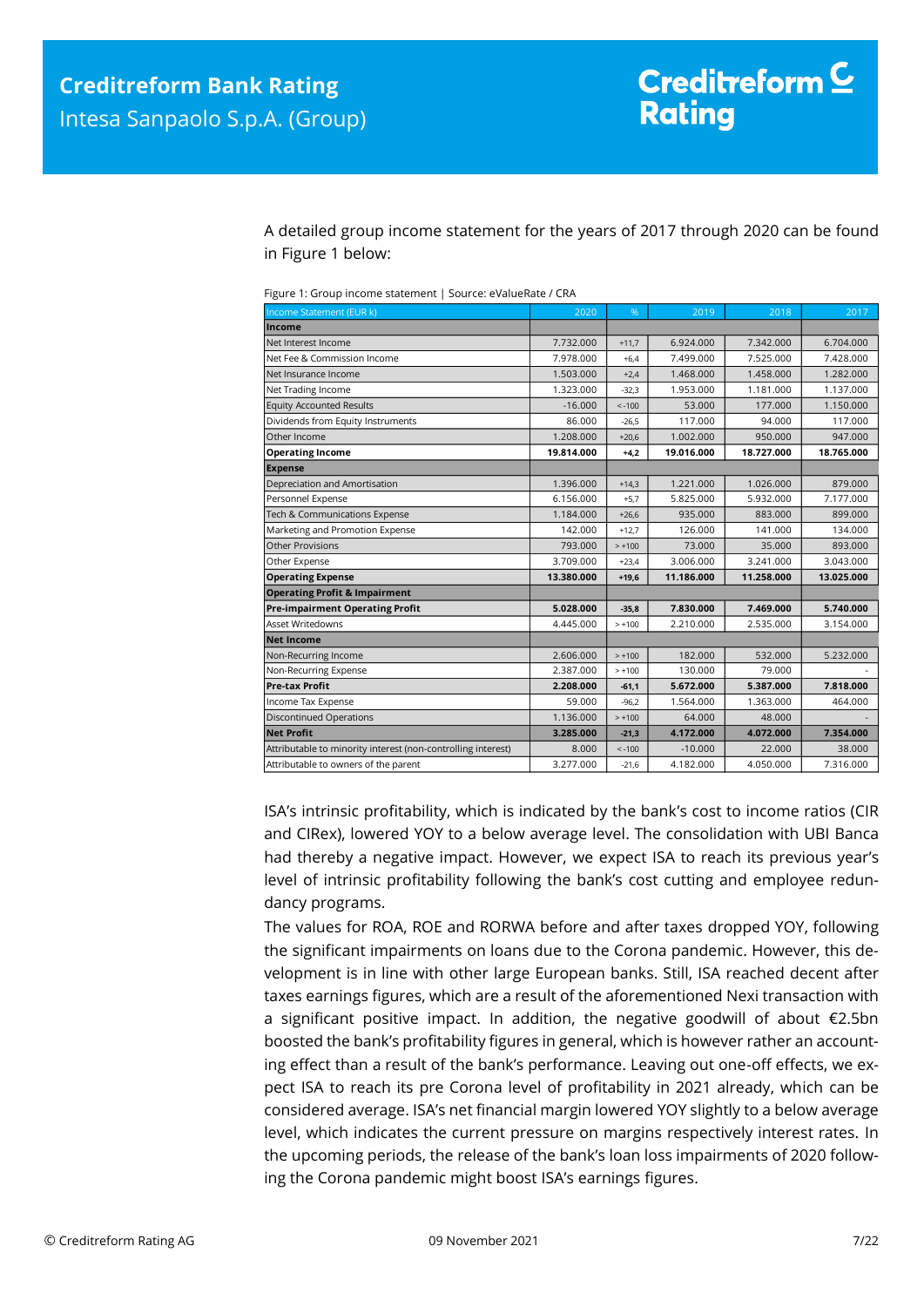Overall, ISA's earnings figures of 2020 are the least favorable performers in any of the areas analyzed mainly due to the extraordinary Corona loan loss provisions.

A detailed overview of the income ratios for the years of 2017 through 2020 can be found in Figure 2 below:

| Income Ratios (%)                                     | 2020  | %       | 2019  | 2018  | 2017  |
|-------------------------------------------------------|-------|---------|-------|-------|-------|
| Cost Income Ratio (CIR)                               | 67,53 | $+8.70$ | 58,82 | 60,12 | 69,41 |
| Cost Income Ratio ex. Trading (CIRex)                 | 72,36 | $+6,80$ | 65,56 | 64,16 | 73,89 |
| Return on Assets (ROA)                                | 0,33  | $-0,18$ | 0,51  | 0,52  | 0,92  |
| Return on Equity (ROE)                                | 4,95  | $-2.47$ | 7,42  | 7.49  | 12,99 |
| Return on Assets before Taxes (ROAbT)                 | 0,22  | $-0,47$ | 0,70  | 0,68  | 0,98  |
| Return on Equity before Taxes (ROEbT)                 | 3,33  | $-6.76$ | 10,09 | 9,91  | 13,81 |
| Return on Risk-Weighted Assets (RORWA)                | 0,94  | $-0,45$ | 1,39  | 1,48  | 2,56  |
| Return on Risk-Weighted Assets before Taxes (RORWAbT) | 0,63  | $-1,25$ | 1,89  | 1,96  | 2,73  |
| Net Interest Margin (NIM)                             | 1,22  | $-0,25$ | 1,47  | 1,44  | 1,30  |
| Pre-Impairment Operating Profit / Assets              | 0.40  | $-0,56$ | 0,96  | 0,95  | 0,72  |
| Cost of Funds (COF)                                   | 0,35  | $-0,22$ | 0,57  | 0,56  | 0,67  |
| Change in %- Points                                   |       |         |       |       |       |

Figure 2: Group key earnings figures| Source: eValueRate / CRA

### <span id="page-7-0"></span>**Asset Situation and Asset Quality**

Net loans to customers represent ISA's largest financial asset, increasing YOY mainly following the UBI Banca integration with about €59bn. The positive development (excl. UBI) is a result of the expansion of mortgages and other medium-/long-term loans to corporate and individual customers (€32.1bn or +18.1%), which is partially related to the Group's supporting measures to the Italian economy. Most of the bank's loans are related to business activities in Italy and are recorded at the business segment of Banca dei Territori (€207.5bn, +6.7% YOY) and IMI Corporate & Investment Banking (€135bn, +2.3% YOY). About 85% of the Group's customer loans (incl. UBI) are related to Italy. Moreover, ISA's non-performing loans amounted to €10.7bn (net) only (€10.3bn excl. UBI), which is a record low since 2008. ISA achieved a strong reduction YOY due to the securitization of a portfolio (with state guarantee) of bad loans of approximately 4.3 billion euro gross of adjustments (approximately 1.2 billion euro net) in addition to lower inflow of NPL loans. As of Q3-21, ISA recorded stable net loans to customers and a further reduction of its net non-performing loans to only €9.1 billion net. With regard to ISA's loans under moratoria measures, the bank was able to reduce its amount to only €12 billion as of Q3-21.

Total securities as the second largest asset increased YOY due to the integration of UBI Banca and its significant government debt securities holding. Overall, ISA holds mostly government debt securities with about €92.9 billion (€99 billion as of Q3-21). Moreover, ISA's main exposure related to sovereign risk is attributable to Italy with a total amount of about €90bn (banking group and insurance companies), which shows the very close connection to the Italian nation as well as a particular risk due to the dependency on the wellbeing on the Italian economy.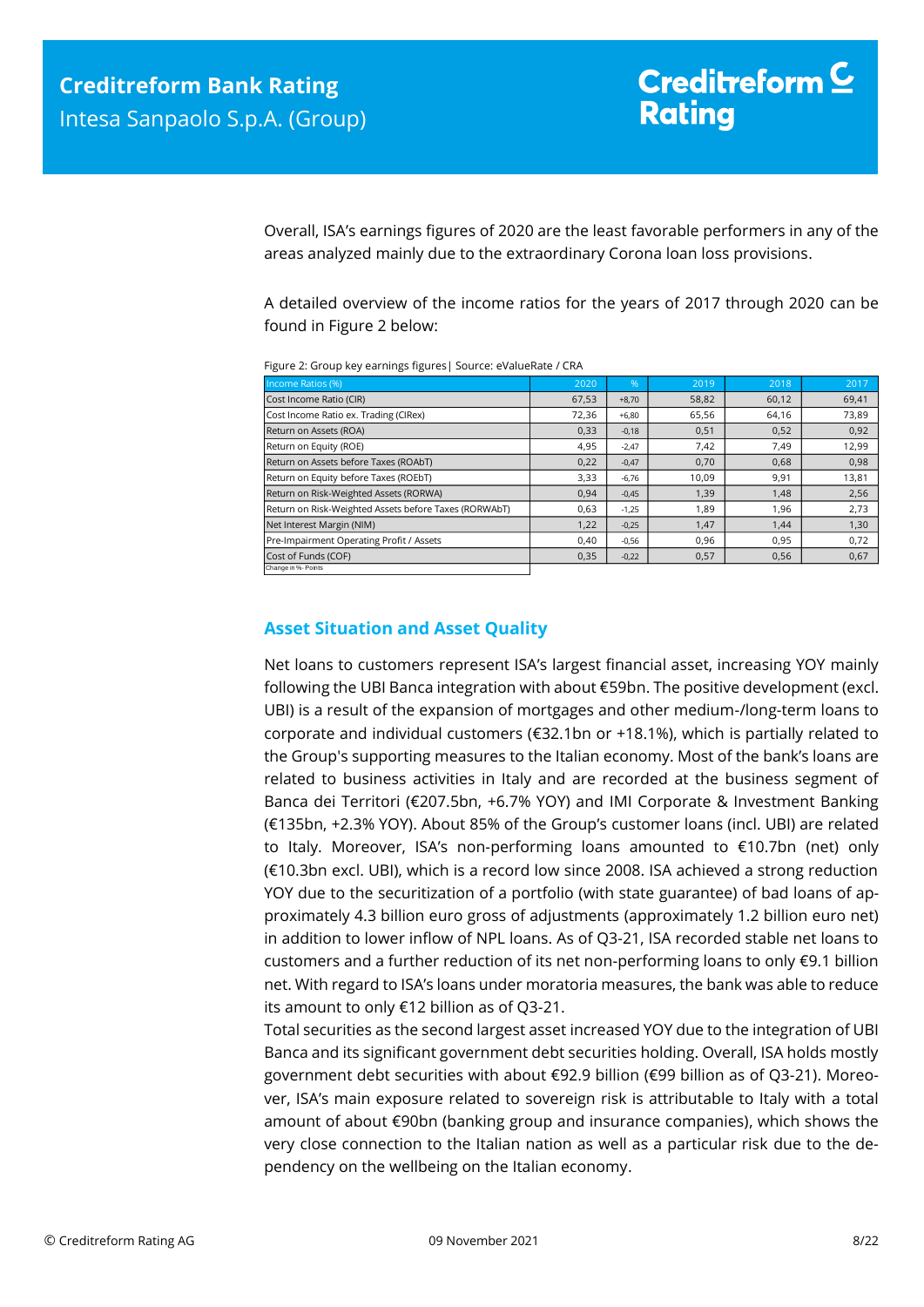ISA's huge cash position is as a result of additional funding at the ECB's TLTRO III program to a total volume of €82.8 billion. As of Q3-2021, ISA even increased its TLTRO III refinancing to about €131 billion, which is one of the highest amount in the Eurozone. Although this program enables very favorable rates if conditions are met, ISA's huge cash position indicates difficulties in finding appropriate investment opportunities. Following that, the bank has to be aware of negative deposit rates.

As per year-end 2020, assets held for sale amounted to €28.7 billion and were mainly composed of branches to be sold by the parent company and UBI to BPER and Banca Popolare di Puglia e Basilicata as part of the UBI Banca acquisition (€26.4 billion). In addition, the sale of the Fideuram Bank Luxembourg (€1.1 billion) and €1.2 billion referring to non-performing loans, which will be disposed, are listed under this line item.

A detailed look at the development of the asset side of the balance sheet for the years of 2017 through 2020 can be taken in Figure 3 below:

| Cash and Balances with Central Banks                                                        | 2020                                                                                 | %                  | 2019                                                                                   | 2018                     | 2017                     |  |  |  |  |
|---------------------------------------------------------------------------------------------|--------------------------------------------------------------------------------------|--------------------|----------------------------------------------------------------------------------------|--------------------------|--------------------------|--|--|--|--|
|                                                                                             | 85.359.000                                                                           | $> +100$           | 26.496.000                                                                             | 47.427.000               | 48.993.000               |  |  |  |  |
| Net Loans to Banks                                                                          | 25.858.000                                                                           | $+11,4$            | 23.207.000                                                                             | 21.138.000               | 23.407.000               |  |  |  |  |
| Net Loans to Customers                                                                      | 437.484.000                                                                          | $+21,4$            | 360.486.000                                                                            | 355.413.000              | 380.467.000              |  |  |  |  |
| <b>Total Securities</b>                                                                     | 135.818.000                                                                          | $+10,4$            | 122.969.000                                                                            | 95.365.000               | 79.251.000               |  |  |  |  |
| <b>Total Derivative Assets</b>                                                              | 33.433.000                                                                           | $+7,8$             | 31.000.000                                                                             | 29.019.000               | 28.789.000               |  |  |  |  |
| Other Financial Assets                                                                      | 26.760.000                                                                           | $-32,8$            | 39.824.000                                                                             | 44.192.000               | 40.964.000               |  |  |  |  |
| <b>Financial Assets</b>                                                                     | 744.712.000                                                                          | $+23,3$            | 603.982.000                                                                            | 592.554.000              | 601.871.000              |  |  |  |  |
| <b>Equity Accounted Investments</b>                                                         | 1.996.000                                                                            | $+61,0$            | 1.240.000                                                                              | 943.000                  | 678,000                  |  |  |  |  |
| Other Investments                                                                           | 759.000                                                                              | $> +100$           | 282.000                                                                                | 247.000                  | 271.000                  |  |  |  |  |
| <b>Insurance Assets</b>                                                                     | 178.474.000                                                                          | $+5,7$             | 168.842.000                                                                            | 150.518.000              | 153.021.000              |  |  |  |  |
| Non-current Assets & Discontinued Ops                                                       | 28.702.000                                                                           | $> +100$           | 494.000                                                                                | 1.297.000                | 627.000                  |  |  |  |  |
| Tangible and Intangible Assets                                                              | 18.285.000                                                                           | $+2,7$             | 17.807.000                                                                             | 16.266.000               | 14.148.000               |  |  |  |  |
| <b>Tax Assets</b>                                                                           | 19.503.000                                                                           | $+26,1$            | 15.467.000                                                                             | 17.258.000               | 16.887.000               |  |  |  |  |
| <b>Total Other Assets</b><br><b>Total Assets</b>                                            | 10.183.000<br>1.002.614.000                                                          | $+27,5$<br>$+22,9$ | 7.988.000<br>816.102.000                                                               | 8.707.000<br>787.790.000 | 9.358.000<br>796.861.000 |  |  |  |  |
|                                                                                             |                                                                                      |                    | However, the Group's asset quality improved significantly over the past years, in par- |                          |                          |  |  |  |  |
|                                                                                             | ticular with regard to the bank's non-performing loans. In 2020 and due to the secu- |                    |                                                                                        |                          |                          |  |  |  |  |
| ritization which included a state guarantee and the sale of about €5.1 billion gross of     |                                                                                      |                    |                                                                                        |                          |                          |  |  |  |  |
|                                                                                             |                                                                                      |                    |                                                                                        |                          |                          |  |  |  |  |
|                                                                                             |                                                                                      |                    |                                                                                        |                          |                          |  |  |  |  |
| bad loans (4.3 billion excl. UBI) and around €1.6 billion net (€1.3 billion excl. UBI), ISA |                                                                                      |                    |                                                                                        |                          |                          |  |  |  |  |
| reached a record low non-performing loan volume since 2008 of about €10.7 billion           |                                                                                      |                    |                                                                                        |                          |                          |  |  |  |  |
| (10.3 billion excl. UBI). As of Q-21, ISA was even able to reduce the non-performing        |                                                                                      |                    |                                                                                        |                          |                          |  |  |  |  |
|                                                                                             |                                                                                      |                    |                                                                                        |                          |                          |  |  |  |  |
| loan volume to only €9.1 billion as a result of additional sales.                           |                                                                                      |                    |                                                                                        |                          |                          |  |  |  |  |
| The NPL ratio of 4.7% (own calculation: gross stage 3 loans over net loans to custom-       |                                                                                      |                    |                                                                                        |                          |                          |  |  |  |  |
| ers) reached a reasonably acceptable level at year-end 2020 and even improved as of         |                                                                                      |                    |                                                                                        |                          |                          |  |  |  |  |
| Q3-21 to approximately 4.1% (3.8% according to ISA). The coverage ratio of 62% at           |                                                                                      |                    |                                                                                        |                          |                          |  |  |  |  |
| year-end 2020 is at a reasonable level as well and shows an adequate prudent ap-            |                                                                                      |                    |                                                                                        |                          |                          |  |  |  |  |
| proach. As of June 2021, ISA presented even an improvement in this regard and               |                                                                                      |                    |                                                                                        |                          |                          |  |  |  |  |
| reached a coverage ratio of 68% following the ongoing non-performing loan disposals.        |                                                                                      |                    |                                                                                        |                          |                          |  |  |  |  |

Figure 3: Development of assets| Source: eValueRate / CRA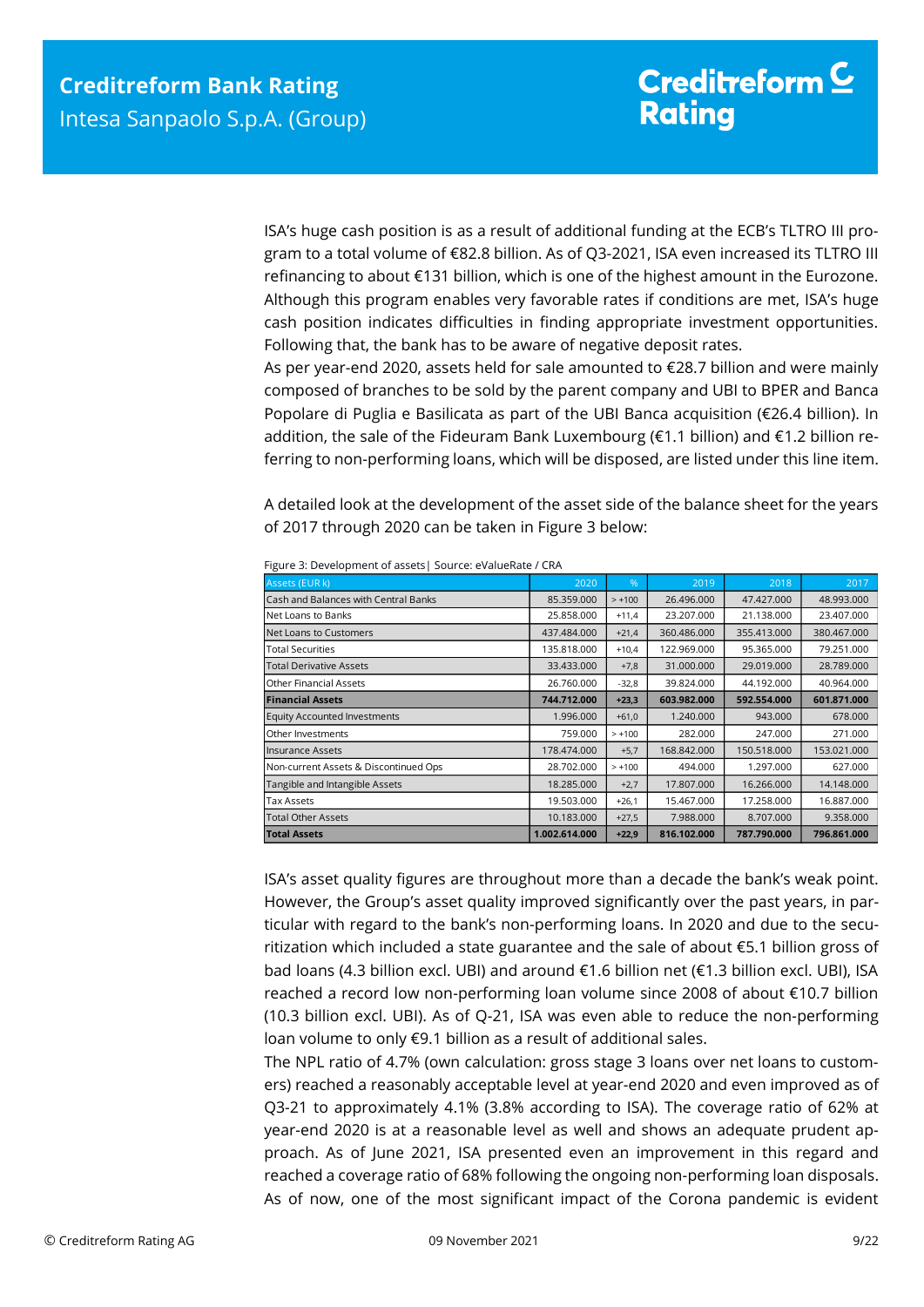through the increased stage 2 loan exposure, which indicates potential problem loans. With a potential problem loan ratio of about 16.5%, ISA records a significantly higher ratio than most other large European banks. At least, as of June 2021, ISA was able to reduce its stage 2 ratio to about 15.6%, which is still a considerable high level and indicates upcoming risk. In particular, after the run out of all government support measures a shift from potential problem loans to non-performing loans might take place.

ISA's net write-offs / RWAs ratio as well as the bank's net-write-offs to total assets ratio dropped to an unsatisfying level, however, this development in in line with other large European banks. The background of this development are huge loan loss provisions of about €4.3bn primarily on customer loans, thereof €2.16bn related to effects associated with COVID-19 pandemic. As of Q3-2021, both of ISA's write-off ratios normalized and reached a reasonable level, which is however still slightly elevated in comparison to other large European banks. By contrast, the RWA ratio of ISA lowered YOY and as of Q3-21 (30.6%) to a favorable level.

A detailed overview of the asset quality for the years of 2017 through 2020 can be found in Figure 4 below:

| Asset Ratios (%)                                  | 2020  | %       | 2019  | 2018  | 2017  |
|---------------------------------------------------|-------|---------|-------|-------|-------|
| Net Loans/Assets                                  | 43,63 | $-0,54$ | 44,17 | 45,12 | 47,75 |
| Risk-weighted Assets/Assets                       | 34,76 | $-2,06$ | 36,82 | 34,98 | 35,99 |
| NPLs*/ Net Loans to Customers                     | 4,77  | $-3,92$ | 8,69  | 10,23 | 13,69 |
| NPLs*/Risk-weighted Assets                        | 5,99  | $-4,43$ | 10,42 | 13,19 | 18,15 |
| Potential Problem Loans**/ Net Loans to Customers | 16,55 | $+4,38$ | 12,17 | 12,75 | 1,64  |
| Reserves/ NPLs*                                   | 62,19 | $+2.16$ | 60,03 | 60,51 | 53,96 |
| Reserves/Net Loans                                | 2,97  | $-2,25$ | 5,21  | 6,19  | 7,38  |
| Net Write-offs/ Net Loans                         | 1,02  | $+0,40$ | 0,61  | 0,71  | 0,83  |
| Net Write-offs/ Risk-weighted Assets              | 1,28  | $+0.55$ | 0,74  | 0.92  | 1,10  |
| Net Write-offs/ Total Assets                      | 0.44  | $+0,17$ | 0,27  | 0,32  | 0,40  |
|                                                   |       |         |       |       |       |

Figure 4: Development of asset quality| Source: eValueRate / CRA

Change in %-Points

\* NPLs are represented from 2017 onwards by Stage 3 Loans. \*\* Potential Problem Loans are Stage 2 Loans where available.

## <span id="page-9-0"></span>**Refinancing, Capital Quality and Liquidity**

Deposits from customers represents ISA's major source of funding. The significant increase YOY is on one hand related to the integration of UBI Banca (€68 billion). On the other hand, current accounts and on demand deposits (year end 2020: €380.8 billion) recorded a large inflow as a result of customers propensity to maintain a high level of liquidity, which was reinforced by the Corona pandemic. In addition, time deposits increased by €5 billion to €26.9 billion. Overall, about 86% of ISA's customer deposits are related to Italy. Total deposits from banks as the second largest source of funding increased YOY significantly, which is a result of ISA's aforementioned participation in the TLTRO III refinancing operation of the ECB with about €82.8 billion at year-end 2020 (€131 billion as of Q3-21). Through the refinancing at the ECB program ISA ben-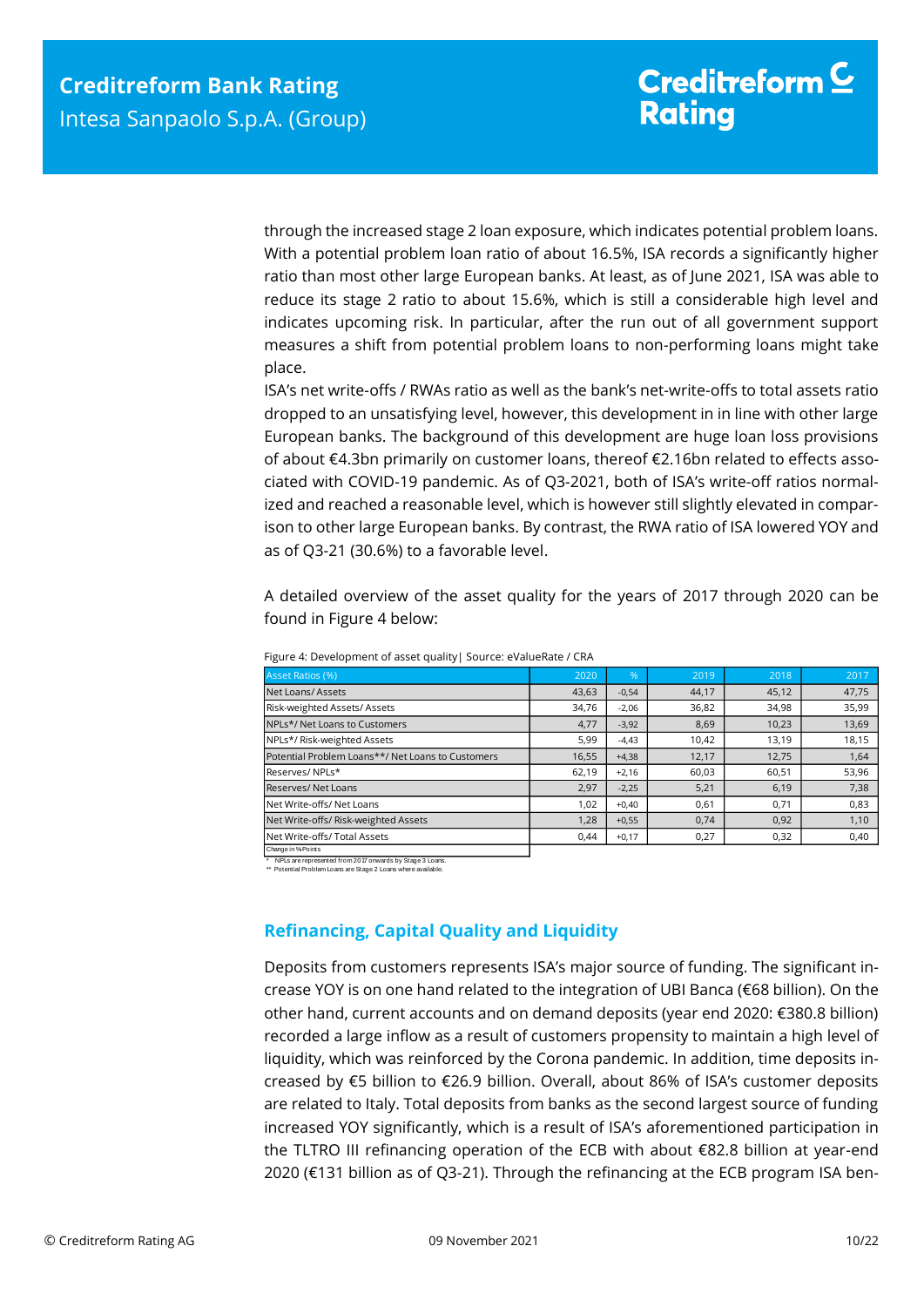efits from very favorable funding conditions (up to -1%) if conditions are met. By contrast, total debt as the third largest item of financial liabilities; increased following the UBI Banca integration and consists primarily of bonds other than structured bonds (€75 billion); however, structured bonds increased more significantly by about €4.7 billion to €6.8 billion.

The Group's insurance liabilities increased YOY and consist primarily of technical reserves (€96.8 billion) of ISA's life business segment, which is the main driver of the increase. The Group's total equity increased significantly to 66.3 billion. The increase is attributable to the capital increase in service of the public purchase and exchange offer tendered by ISA for all ordinary shares of UBI Banca (€3,363 million). In addition, the contribution of the net income earned during the year, the equity instruments issued as well as retained earnings reserves in relation to the allocation of net income for 2019 lead to the increased equity position.

A detailed overview of the development of liabilities for the years of 2017 through 2020 can be found in Figure 5 below:

| <b>Total Deposits from Banks</b>                                                                                                                                                       | 2020          | %        | 2019        | 2018        | 2017        |
|----------------------------------------------------------------------------------------------------------------------------------------------------------------------------------------|---------------|----------|-------------|-------------|-------------|
|                                                                                                                                                                                        | 119.003.000   | $+60,8$  | 74.024.000  | 85.176.000  | 94.285.000  |
| <b>Total Deposits from Customers</b>                                                                                                                                                   | 424.247.000   | $+28,9$  | 329.124.000 | 302.413.000 | 302.086.000 |
| <b>Total Debt</b>                                                                                                                                                                      | 99.683.000    | $+9,3$   | 91.237.000  | 87.689.000  | 97.454.000  |
| Derivative Liabilities                                                                                                                                                                 | 46.088.000    | $+10,8$  | 41.613.000  | 38.470.000  | 36.264.000  |
| Securities Sold, not yet Purchased                                                                                                                                                     |               |          |             |             |             |
| Other Financial Liabilities                                                                                                                                                            | 11.011.000    | $-71,3$  | 38.429.000  | 49.712.000  | 35.459.000  |
| <b>Total Financial Liabilities</b>                                                                                                                                                     | 700.032.000   | $+21,9$  | 574.427.000 | 563.460.000 | 565.548.000 |
| Insurance Liabilities                                                                                                                                                                  | 175.953.000   | $+6,1$   | 165.897.000 | 149.407.000 | 152.471.000 |
| Non-current Liabilities & Discontinued Ops                                                                                                                                             | 35.676.000    | $> +100$ | 41.000      | 258.000     | 264.000     |
| <b>Tax Liabilities</b>                                                                                                                                                                 | 3.029.000     | $+30,5$  | 2.321.000   | 2.391.000   | 2.509.000   |
| Provisions                                                                                                                                                                             | 7.164.000     | $+39,6$  | 5.131.000   | 6.254.000   | 7.218.000   |
| <b>Total Other Liabilities</b>                                                                                                                                                         | 14.439.000    | $+19,6$  | 12.070.000  | 11.670.000  | 12.247.000  |
| <b>Total Liabilities</b>                                                                                                                                                               | 936.293.000   | $+23,2$  | 759.887.000 | 733.440.000 | 740.257.000 |
| <b>Total Equity</b>                                                                                                                                                                    | 66.321.000    | $+18,0$  | 56.215.000  | 54.350.000  | 56.604.000  |
| <b>Total Liabilities and Equity</b>                                                                                                                                                    | 1.002.614.000 | $+22,9$  | 816.102.000 | 787.790.000 | 796.861.000 |
|                                                                                                                                                                                        |               |          |             |             |             |
| ISA's regulatory capital ratios improved over the recent years and reached a satisfying<br>level.                                                                                      |               |          |             |             |             |
| The Group's increase in the fully loaded CET1 ratio to 14% at year-end 2020 (13.8% as                                                                                                  |               |          |             |             |             |
| of Q3-21), among others due to retained earnings and reached thereby a satisfactory                                                                                                    |               |          |             |             |             |
| level. ISA's targeted payout ratio envisaged in the 2018-2021 Business Plan to be at                                                                                                   |               |          |             |             |             |
| 70% for 2021, which is at a higher end in comparison to other large European banks.                                                                                                    |               |          |             |             |             |
| ISA's SREP requirement regarding its CET1 ratio is at 8.63% for 2021. Thus, the bank                                                                                                   |               |          |             |             |             |
|                                                                                                                                                                                        |               |          |             |             |             |
| shows a large capital buffer of 537bp (as of Q3-21: 647bp) to its SREP requirement,                                                                                                    |               |          |             |             |             |
| which is considerable. The bank's AT1 ratio as well as its Total Capital ratio increased                                                                                               |               |          |             |             |             |
| both and even disproportionately to the CET1 ratio to a satisfying level as well. The                                                                                                  |               |          |             |             |             |
|                                                                                                                                                                                        |               |          |             |             |             |
| bank's AT1 ratio benefited from the issue of AT1 instruments amounting to $\epsilon$ 3 billion<br>2020 and the TC ratio was boosted by four additional Tier 2 capital issues amounting |               |          |             |             |             |

Figure 5: Development of refinancing and capital adequacy| Source: eValueRate / CRA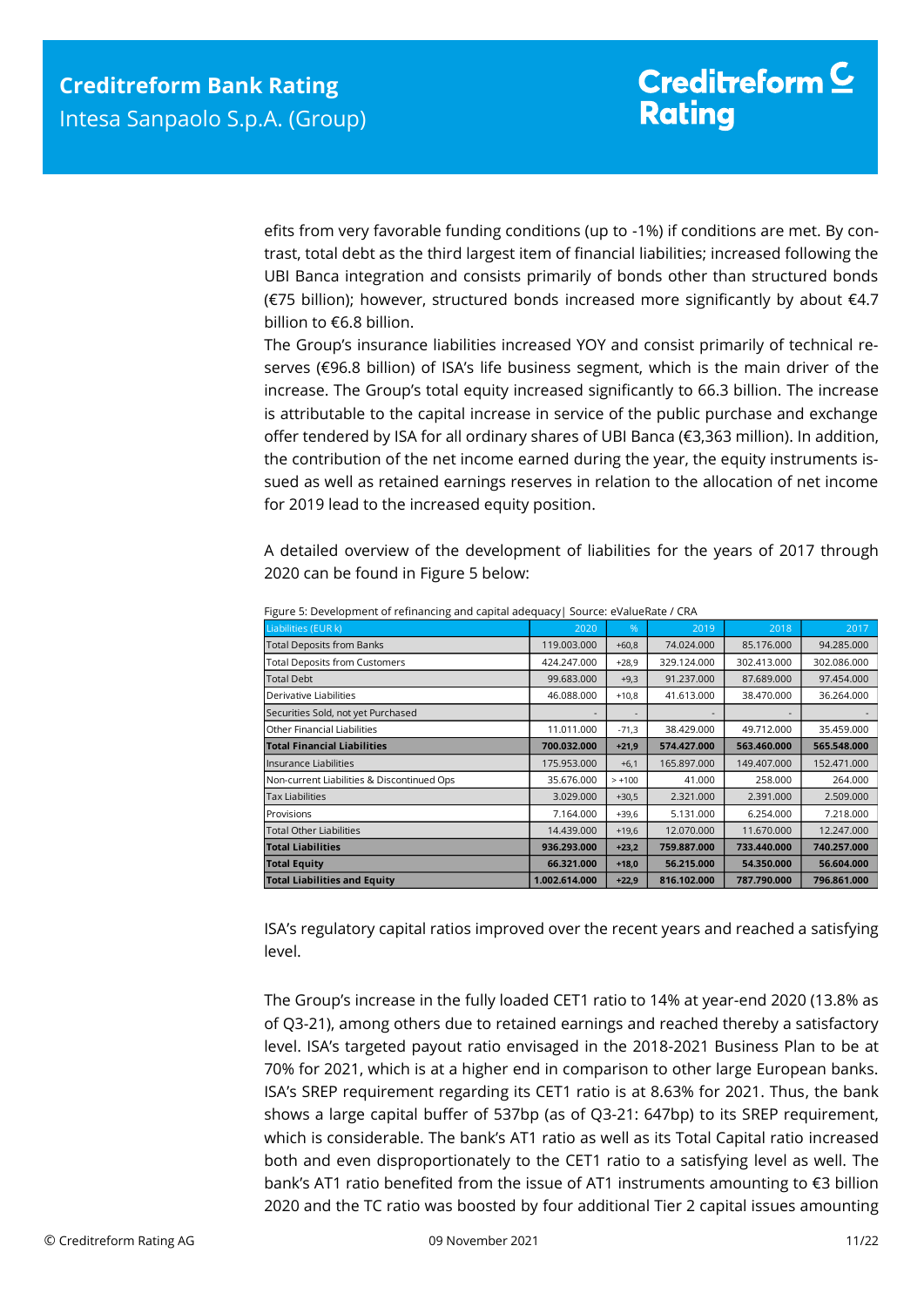to more than one billion Euro. As of the bank's half-year report 2021, ISA's fully loaded regulatory capital remained widely at its sound level.

Considering the total equity to total assets ratio, ISA reached an average level despite the little decrease YOY but shows a further deterioration as of H1-21 due bank's disproportional increase of its total assets following the TLTRO III participation. However, this development is more of technical nature than a risk, due to the huge cash position. The bank's leverage ratio is considerable and above average. As of the bank's Q3-21 report, ISA reports a light setback in this regard but shows a still satisfying leverage ratio of about 6.7%. Overall, ISA developed quit well with its capital ratios in recent years and meets clearly all regulatory requirements with sufficient buffer.

ISA has not published any exact figures for its Net Stable Funding Ratio. However, the group mentioned that its NSFR is well above 100% and thus fulfills the regulatory requirements. The Group's LCR of 159% at year-end 2020 and of 174% as of June 2021 is at a satisfying level and in line with other large European banks.

The customer deposits to total funding ratio shows the Group's stable and favorable source of funding - the deposits of its customers. However, considering the negative interest rate for deposits at the ECB, ISA has to be aware of excess liquidity (in particular after the significant TLTRO III participation). In addition, the almost equal LTD ratio shows an adequate demand for the Group's loans, however, with a declining trend in recent years.

Overall, ISA's liquidity situation is satisfactory. Up to now, we do not perceive any liquidity issues at ISA and the whole banking sector.

A detailed overview of the development of capital and liquidity ratios for the years of 2017 through 2020 can be found in Figure 6 below:

| Capital Ratios and Liquidity (%)                    | 2020                     | 96'                      | 2019   | 2018                     | 2017   |
|-----------------------------------------------------|--------------------------|--------------------------|--------|--------------------------|--------|
| <b>Total Equity/ Total Assets</b>                   | 6,61                     | $-0,27$                  | 6,89   | 6,90                     | 7,10   |
| Leverage Ratio                                      | 7,20                     | $+0,50$                  | 6,70   | 6,30                     | 6,42   |
| Common Equity Tier 1 Ratio (CET1)*                  | 14,00                    | $+1,00$                  | 13,00  | 12,00                    | 13,30  |
| Tier 1 Ratio (CET1 + AT1)*                          | 16,20                    | $+1,90$                  | 14,30  | 13,80                    | 15,20  |
| Total Capital Ratio (CET1 + AT1 + T2)*              | 19,20                    | $+2,20$                  | 17,00  | 16,50                    | 17,90  |
| <b>SREP Capital Requirements</b>                    | 8,44                     | $-0,74$                  | 9,18   | 8,13                     |        |
| Net Loans/ Deposits (LTD)                           | 103,12                   | $-6,41$                  | 109,53 | 117,53                   | 125,95 |
| Interbank Ratio                                     | 21,73                    | $-9,62$                  | 31,35  | 24,82                    | 24,83  |
| <b>Liquidity Coverage Ratio</b>                     | 159,10                   | $-1,50$                  | 160,60 | 163,00                   |        |
| Customer Deposits / Total Funding (excl. Derivates) | 47,66                    | $+1,84$                  | 45,82  | 43,51                    | 42,91  |
| Net Stable Funding Ratio (NSFR)                     | $\overline{\phantom{0}}$ | $\overline{\phantom{a}}$ |        | $\overline{\phantom{a}}$ |        |
|                                                     |                          |                          |        |                          |        |

Figure 6: Development of capital and liquidity ratios | Source: eValueRate / CRA

Change in %-Points Fully loaded whenever available.

Due to ISA's bank capital and debt structure, as well as its status as an O-SII, the Group's Preferred Senior Unsecured Debt instruments have not been notched down in comparison to the long-term issuer rating. Due to the seniority structure, ISA's Non-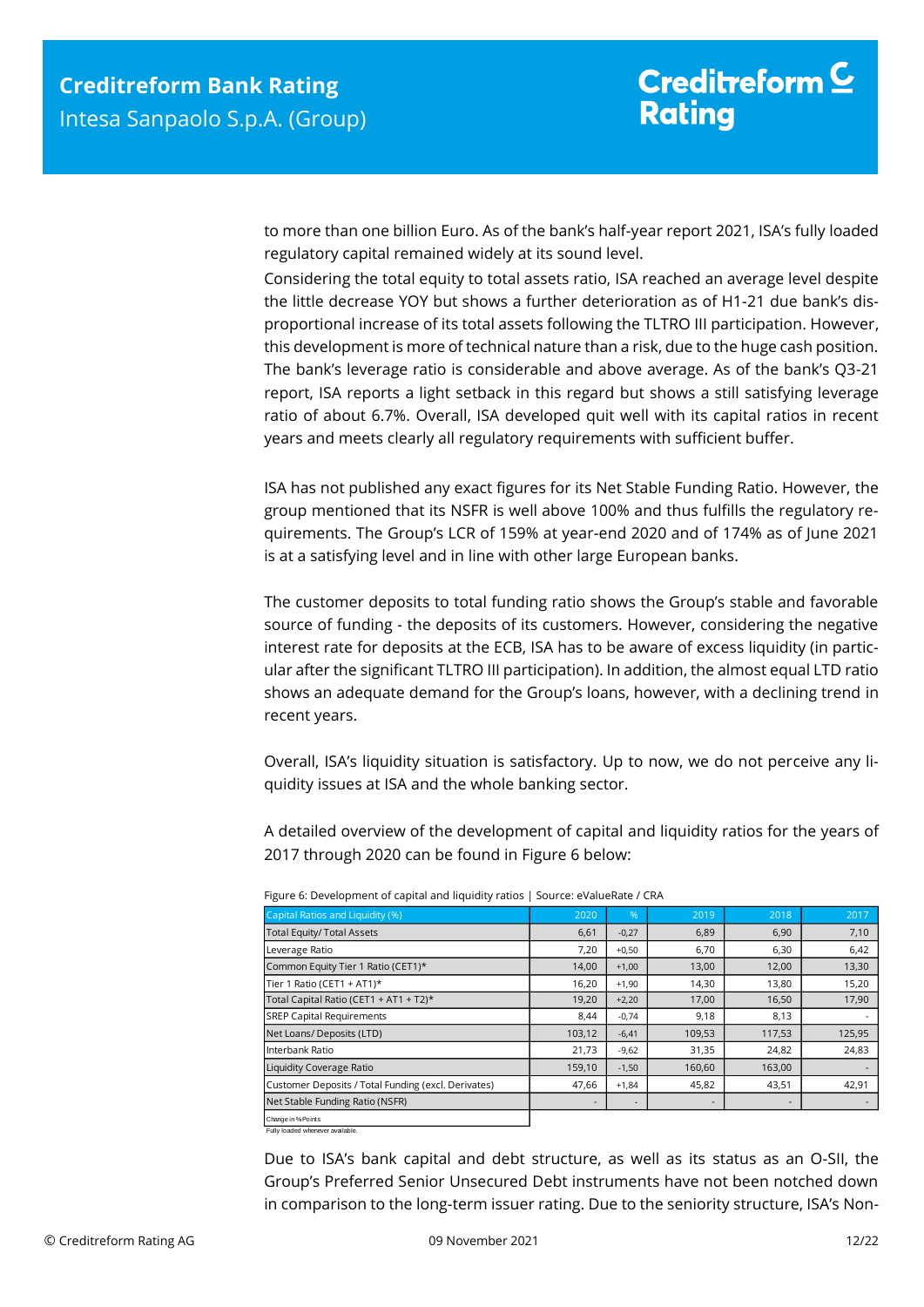Preferred Senior Unsecured debt has been notched down by one notch. However, ISA's Tier 2 capital rating is rated four notches below the long-term issuer rating based on the bank's capital structure and seniority in accordance with our rating methodology. Additional Tier 1 capital is rated five notches below the long-term issuer rating, reflecting a high bail-in risk in the event of resolution.

However, due to a lack of these capital and debt instruments, we withdraw the rating of AT1 capital, T2 capital and NPS debt at the subsidiary Intesa Sanpaolo Bank Ireland Plc and the rating of AT1 capital and NPS debt at the subsidiary Intesa Sanpaolo Bank Luxembourg SA.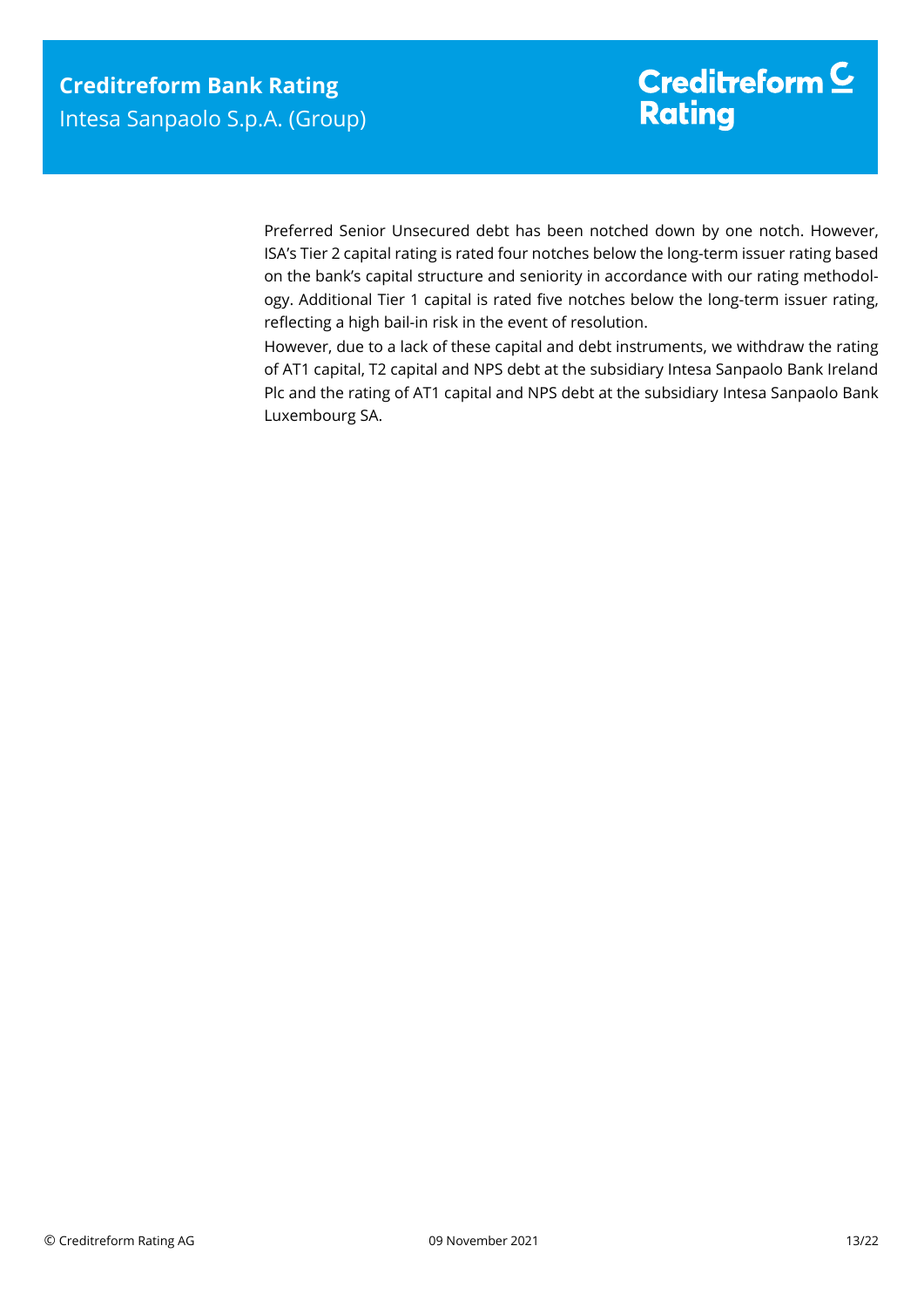# Creditreform<sup>C</sup> **Rating**

### <span id="page-13-0"></span>**Environmental, Social and Governance (ESG) Score Card**

Intesa Sanpaolo S.p.A. has one significant and two moderate ESG rating drivers

• Corporate Governance is identified as a highly significant rating driver. The relevance for the credit rating results from the impact of the Corporate Governance factor on all other ESG factors and the overall well-being of the bank. This sub-factor is rated positive due to Intesa Sanpaolo's resilient economic development as well as the well-advanced implementation of the ESG policies with the emission of the first green bond by an Italian bank in 2017 already.



3,9 / 5

**ESG Score**

|    |                    | <b>ESG Score Guidance</b> |
|----|--------------------|---------------------------|
|    |                    | > 4,25 Outstanding        |
|    |                    | >3,5 - 4,25 Above-average |
| 5. | >2,5 - 3,5 Average |                           |
|    |                    | >1,75 - 2,5 Substandard   |
|    | $\le$ = 1.75 Poor  |                           |

Relevance

| Factor      | Sub-Factor                                 | Consideration                                                                                                                                            | Scale 202 | Eval.    |
|-------------|--------------------------------------------|----------------------------------------------------------------------------------------------------------------------------------------------------------|-----------|----------|
| ntal        | 1.1 Green Financing /<br>Promoting         | The sub-factor "Green Financing/Promoting" has a moderate relevance for the credit rating,<br>and is rated neutral in terms of the CRA ESG criteria.     |           |          |
| ี<br>E<br>ā | 1.2 Exposure to Environ-<br>mental Factors | The sub-factor "Exposure to Environmental Factors" has a low relevance for the credit<br>rating, and is rated positive in terms of the CRA ESG criteria. |           | $^{(+)}$ |
| Σ<br>両      | 1.3 Resource Efficiency                    | The sub-factor "Resource Efficiency" has no significant relevance for the credit rating, and is<br>rated positive in terms of the CRA ESG criteria.      |           | $^{(+)}$ |

| Ω. | 2.1 Human Capital         | The sub-factor "Human Capital" has low relevance for the credit rating, and is rated positive<br>lin terms of the CRA ESG criteria.                   |  |
|----|---------------------------|-------------------------------------------------------------------------------------------------------------------------------------------------------|--|
| တိ | 2.2 Social Responsibility | The sub-factor "Social Responsibility" has no significant relevance for the credit rating, and<br>is rated positive in terms of the CRA ESG criteria. |  |

| ω<br>o<br>O | The sub-factor "Corporate Governance" is highly relevant for the credit rating, and is rated<br>3.1 Corporate Governance<br>positive in terms of the CRA ESG criteria. |                                                                                                                                                             |    |
|-------------|------------------------------------------------------------------------------------------------------------------------------------------------------------------------|-------------------------------------------------------------------------------------------------------------------------------------------------------------|----|
|             | 3.2 Corporate Behaviour                                                                                                                                                | The sub-factor "Corporate Behaviour" has a moderate relevance for the credit rating, and is<br>rated positive in terms of the CRA ESG criteria.             | (+ |
|             | 3.3 Corporate Transparency                                                                                                                                             | The sub-factor "Corporate Transparency" has no significant relevance for the credit rating,<br>and is rated very positive in terms of the CRA ESG criteria. |    |

| <b>ESG Relevance Scale</b> |                          | <b>ESG Evaluation Guidance</b> |                 |
|----------------------------|--------------------------|--------------------------------|-----------------|
|                            | <b>Highest Relevance</b> | $(+ +)$                        | Strong positive |
| $\overline{4}$             | <b>High Relevance</b>    | $^{(+)}$                       | Positive        |
| 3                          | Moderate Relevance       |                                | Neutral         |
| $\overline{\phantom{a}}$   | Low Relevance            | ( - )                          | Negative        |
|                            | No significant Relevance |                                | Strong negativ  |

The ESG Score is based on the Methodology "Environmental, Social and Governance Score of Banken (Version 1.0)" of Creditreform Rating AG, which is available on our<br>homepage https://creditreform-rating.de/en/about-us/regula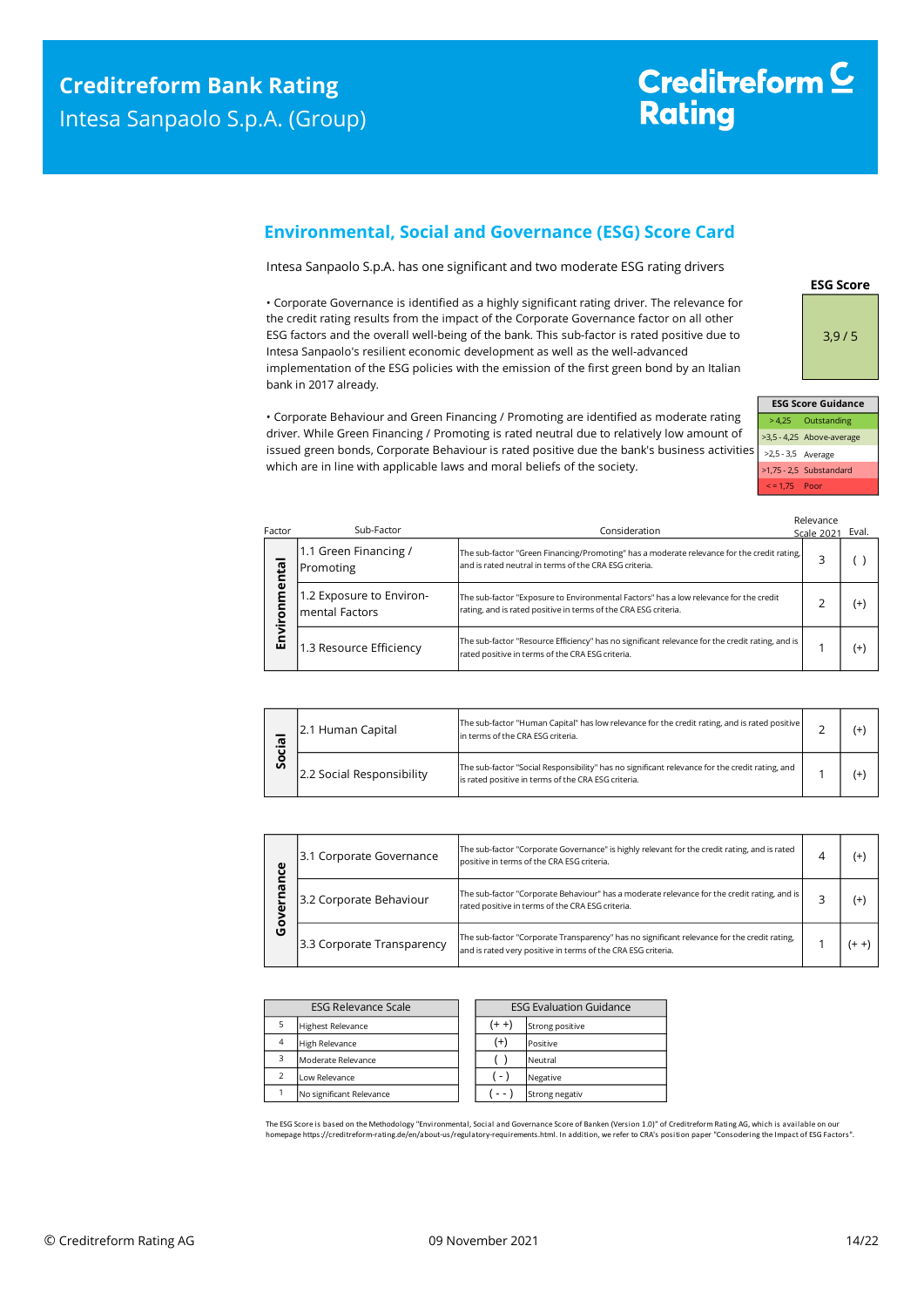## <span id="page-14-0"></span>**Conclusion**

Overall, Intesa Sanpaolo S.p.A. (Group) as the leading bank in Italy showed a decent year of performance in 2020 despite the Corona pandemic impact. The pandemic had a massive impact on the Italian market (ISA's major market) with a strong economic downturn; however, a rebound of the Italian economy is ongoing. In addition, the bank has to handle the final integration of UBI Banca, which increased the dependency on the wellbeing of the Italian economy but enables synergies. The increased dependency on the Italian market constitutes a significant burden for ISA's rating (CRA rating of the Italian Republic: BBB-/negative as of 05.03.2021).

ISA's business activities are highly dependent on the Italian market. Moreover, the Group increased its dependency on its core market through its acquisitions in 2017 as well as through the recent acquisition of UBI Banca S.p.A. in 2020.

The Group reported decent earnings figures in 2020 despite the Corona pandemic impact, however, the bank's earnings figures were boosted by the negative goodwill following the UBI Banca acquisition. The low interest rate environment burdens the bank's profitability. However, the diversification of income sources in particular through asset servicing and insurance income is in favor of the bank. The massive increase in loan loss provisions had a significantly negative impact on the bank's profitability in 2020. However, as the Corona impact did not materialize as expected some reversals of the loan loss provisions are likely, which might eventually boost the bank's profitability in the upcoming years. In addition, the merger with UBI Banca might lead to cost and revenue synergies. Moreover, ISA reports a normalization of its cost of risk (calculated as impairment on financial assets over net loans to customers) already in 2021. The strong franchise of the bank and the ongoing cost cutting/restructuring measures will likely ensure that the bank will maintain its sound intrinsic profitability.

The asset quality of ISA improved significantly over the last years to a moderate level. In particular, the various sales of non-performing loans helped ISA to decrease the NPL ratio to a competitive level. We explicitly appreciate this positive development as a result of ISA's consistent de-risking strategy. However, the Corona pandemic has led to increased stage 2 exposure (potential problem loans), which are at a very high level and indicate significant potential risk. With the run out of public guarantees and support measures, the Corona pandemic might have a negative impact on the bank's asset quality over the next years. As of Q3-21, ISA was able reduce its loan volume under moratoria measures to a relatively low amount. Considering the bank's debt securities holding, the major share of this assets are Italian government bonds, which tightens the connection to the Italian economy.

On the liabilities side, ISA reported increasing customer deposits and increasing cash and balances with central banks, which is in line with the development of other large European banks. The participation in ECB's TLTRO III funding program, enables ISA to reduce its costs of funding. ISA's regulatory capital ratios are at a satisfying level and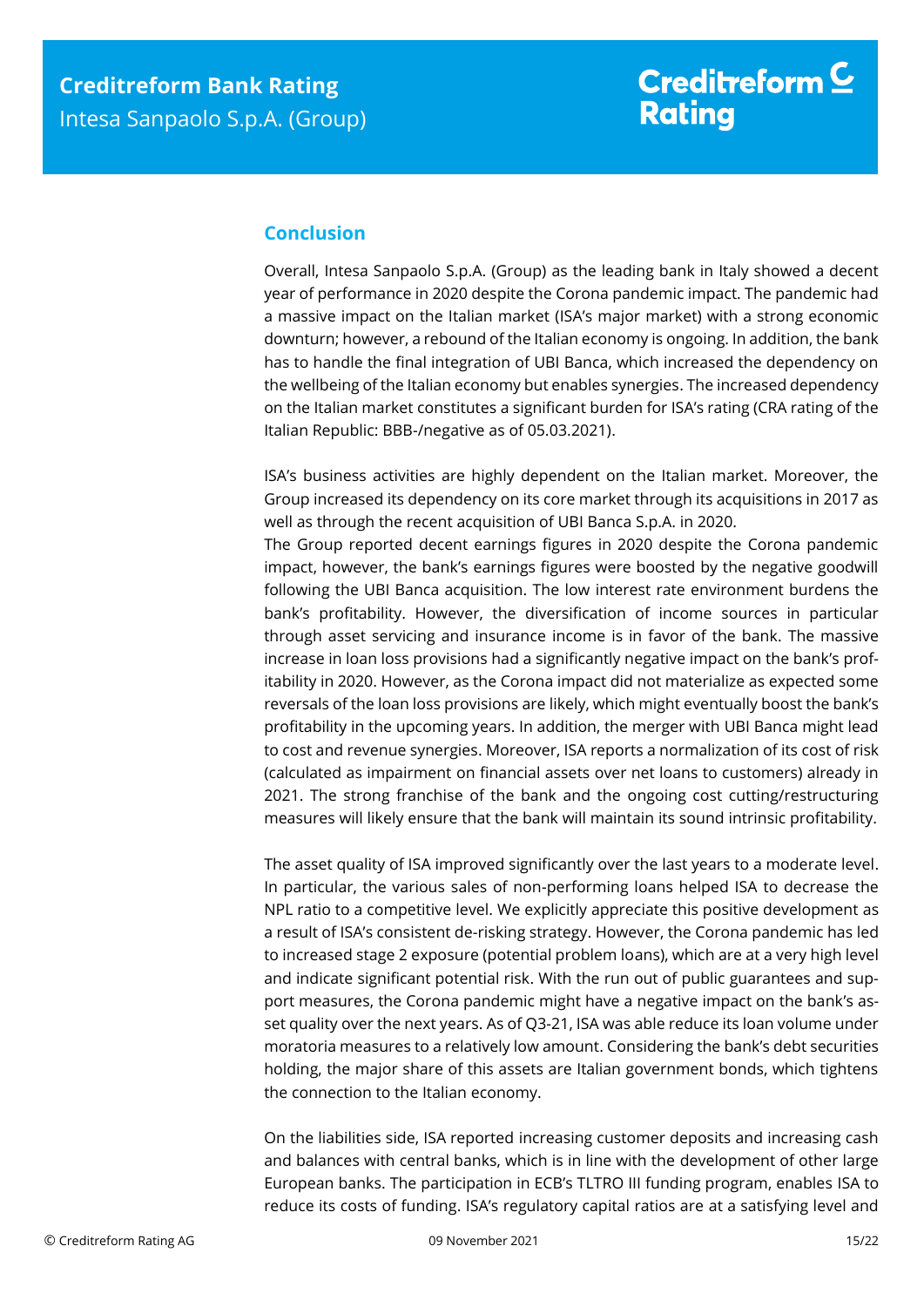# Creditreform  $\mathsf{\underline{C}}$ **Rating**

the bank meets all regulatory requirements with sufficient buffer to the SREP requirements. The liquidity situation of ISA remains sufficient.

#### **Outlook**

We consider the outlook of Intesa Sanpaolo's (Group) long-term issuer rating and its bank capital and debt instruments as stable. This reflects our view that the Corona pandemic will have only a minor impact on the bank's asset quality, which ISA will be capable of handling. In addition, we expect significant cost synergies after the acquisition of UBI Banca, which will enable ISA to maintain solid earnings figures. However, we will observe how the final impact of the Corona pandemic on the Italian economy respective the asset quality of the bank will be. In addition, we assume no significant economic worsening due to the Corona pandemic and stable political environment in the banks markets of operations.

#### **Scenario Analysis**

In a scenario analysis, the bank is able to reach a "BBB+" rating in the "best case" scenario and a "BB" rating in the "worst case" scenario. The ratings of bank capital and senior unsecured debt would behave similarly based on our rating mechanism. These ratings are especially sensitive to changes in total equity and to the bank capital and debt structure in general.

We might upgrade Intesa Sanpaolo's (Group) long-term issuer credit rating and its bank capital and debt instruments if see an improvement of the rating of the Italian Republic (current CRA rating: BBB-/negative) due to the strong dependency of ISA on the wellbeing of Italian economy. In addition, stronger geographical diversification of ISA's income sources and asset allocation could lead to an upgrade as well.

By contrast, a downgrade of the Group's long-term issuer credit rating and its bank capital and debt instruments is likely if we see declining capital ratios as well as a declining profitability. In particular, we will observe the ongoing Corona pandemic impact on ISA's asset quality and its business activities in general. Moreover, we see a close economic relation to the Italian state.

Best-case scenario: BBB+

Worst-case scenario: BB

Please note:

The scenarios are based on information available at the time of the rating. Within the forecast horizon, circumstances may occur that could lead to a change of the rating out of the indicated range.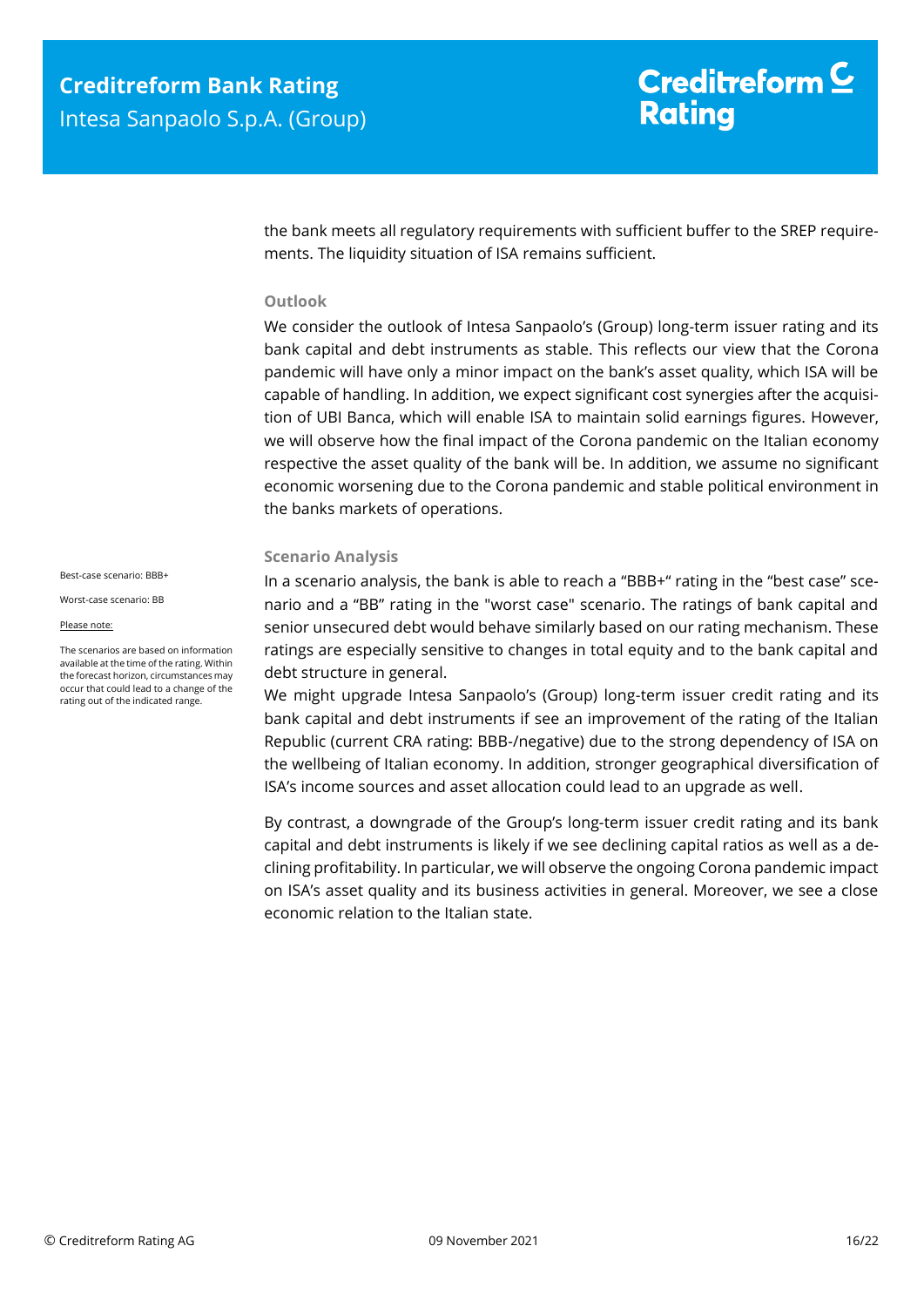## <span id="page-16-0"></span>**Appendix**

**Bank ratings**

The bank ratings are dependent on a host of quantitative and qualitative factors. An improvement in either sub-category may result in a higher rating score.

LT Issuer / Outlook / Short-Term **BBB- / stable / L3**

**Bank Capital and Debt Instruments Ratings**

The ratings for bank capital and debt instruments are inter alia dependent on subordination and relative size of the instrument class, based on the long-term issuer rating of the bank.

| Preferred Senior Unsecured Debt (PSU):         | BBB- |
|------------------------------------------------|------|
| Non-Preferred Senior Unsecured Debt (NPS): BB+ |      |
| Tier 2 (T2):                                   | $R+$ |
| Additional Tier 1 (AT1):                       |      |

#### **Rating History**

Please consult our website [www.creditreform-rating.de](http://www.creditreform-rating.de/) for additional information regarding the dates of publication.

Figure 7: Rating History

| <b>Bank Issuer Rating</b>                | <b>Rating Date</b> | <b>Result</b>         |  |  |
|------------------------------------------|--------------------|-----------------------|--|--|
| Initialrating                            | 16.04.2018         | BBB / stable / L3     |  |  |
| <b>Rating Update</b>                     | 02.07.2019         | BBB / stable / L3     |  |  |
| Monitoring                               | 28.03.2020         | BBB / NEW / L3        |  |  |
| <b>Rating Update</b>                     | 15.09.2020         | BBB- / stable / L3    |  |  |
| <b>Rating Update</b>                     | 09.11.2021         | BBB- / stable / L3    |  |  |
| <b>Bank Capital and Debt Instruments</b> | <b>Rating Date</b> | <b>Result</b>         |  |  |
| Senior Unsecured / T2 / AT1 (Initial)    | 16.04.2018         | <b>BBB / BB- / B+</b> |  |  |
| <b>PSU / T2 / AT1</b>                    | 02.07.2019         | <b>BBB / BB- / B+</b> |  |  |
| <b>PSU / T2 / AT1</b>                    | 28.03.2020         | BBB / BB- / B+ (NEW)  |  |  |
| <b>PSU / NPS / T2 / AT1</b>              | 15.09.2020         | BBB- / BB+ / B+ / B   |  |  |
| <b>PSU / NPS / T2 / AT1</b>              | 09.11.2021         | BBB- / BB+ / B+ / B   |  |  |
| Intesa Sanpaolo Bank Ireland Plc         |                    |                       |  |  |
| Initialrating                            | 16.04.2018         | BBB / stable / L3     |  |  |
| <b>Rating Update</b>                     | 02.07.2019         | BBB / stable / L3     |  |  |
| Monitoring                               | 28.03.2020         | BBB / NEW / L3        |  |  |
| <b>Rating Update</b>                     | 15.09.2020         | BBB- / stable / L3    |  |  |
| <b>Rating Update</b>                     | 09.11.2021         | BBB- / stable / L3    |  |  |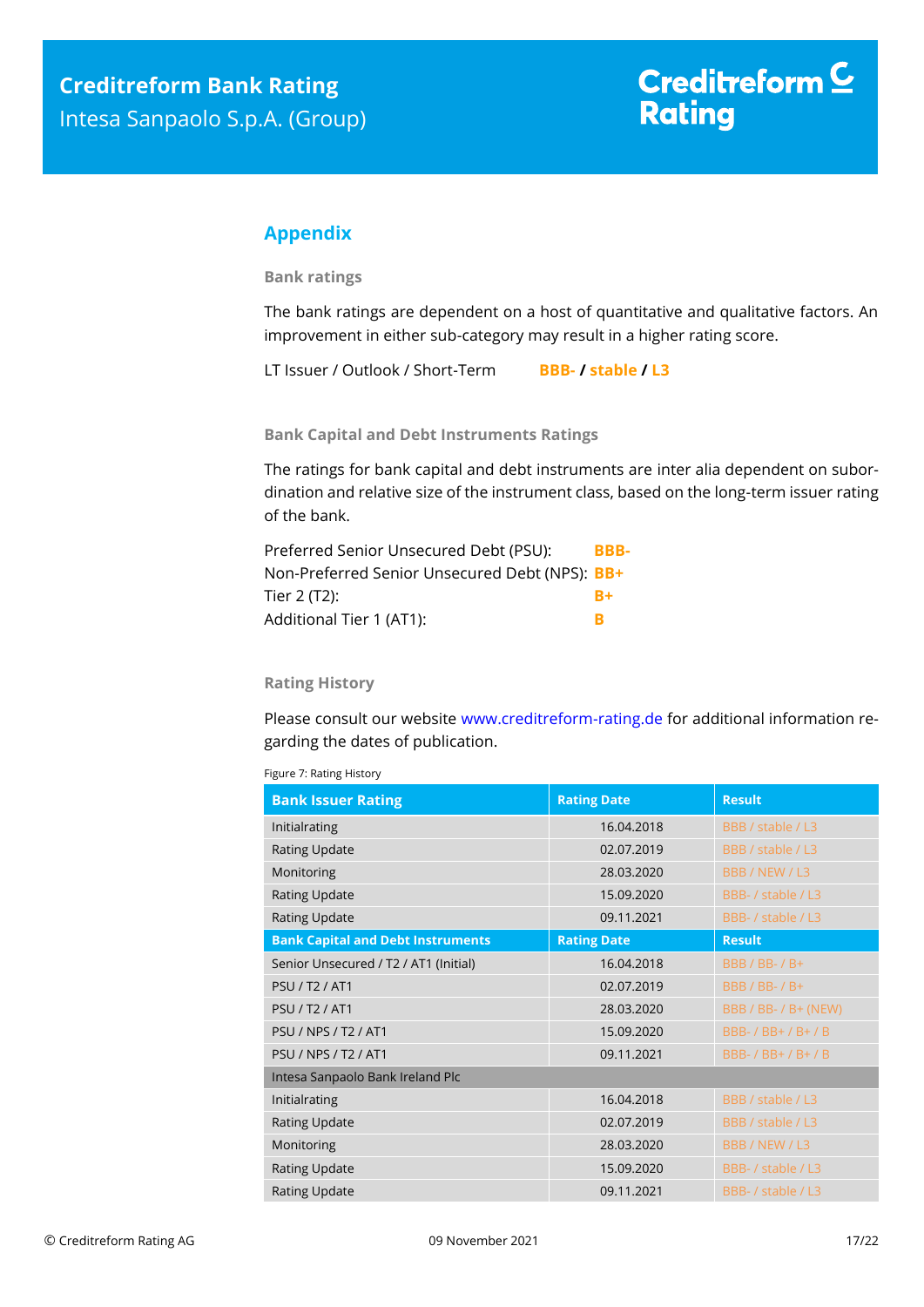| Bank Capital and Debt Instruments of Intesa Sanpaolo Bank Ireland Plc     |                               |  |  |  |
|---------------------------------------------------------------------------|-------------------------------|--|--|--|
| 16.04.2018                                                                | <b>BBB / BB- / B+</b>         |  |  |  |
| 02.07.2019                                                                | <b>BBB / BB- / B+</b>         |  |  |  |
| 28.03.2020                                                                | BBB / BB- / B+ (NEW)          |  |  |  |
| 15.09.2020                                                                | BBB- / BB+ / B+ / B           |  |  |  |
| 09.11.2021                                                                | BBB-/n.r./n.r./n.r.           |  |  |  |
| Intesa Sanpaolo Bank Luxembourg S.A.                                      |                               |  |  |  |
| 16.04.2018                                                                | BBB / stable / L3             |  |  |  |
| 02.07.2019                                                                | BBB / stable / L3             |  |  |  |
| 28.03.2020                                                                | BBB / NEW / L3                |  |  |  |
| 15.09.2020                                                                | BBB- / stable / L3            |  |  |  |
| 09.11.2021                                                                | BBB- / stable / L3            |  |  |  |
| Bank Capital and Debt Instruments of Intesa Sanpaolo Bank Luxembourg S.A. |                               |  |  |  |
| 16.04.2018                                                                | <b>BBB / BB- / B+</b>         |  |  |  |
| 02.07.2019                                                                | <b>BBB / BB- / B+</b>         |  |  |  |
| 28.03.2020                                                                | BBB / BB- / B+ (NEW)          |  |  |  |
| 15.09.2020                                                                | BBB- / BB+ / B+ / B           |  |  |  |
| 09.11.2021                                                                | BBB- $/$ n.r. $/$ B+ $/$ n.r. |  |  |  |
|                                                                           |                               |  |  |  |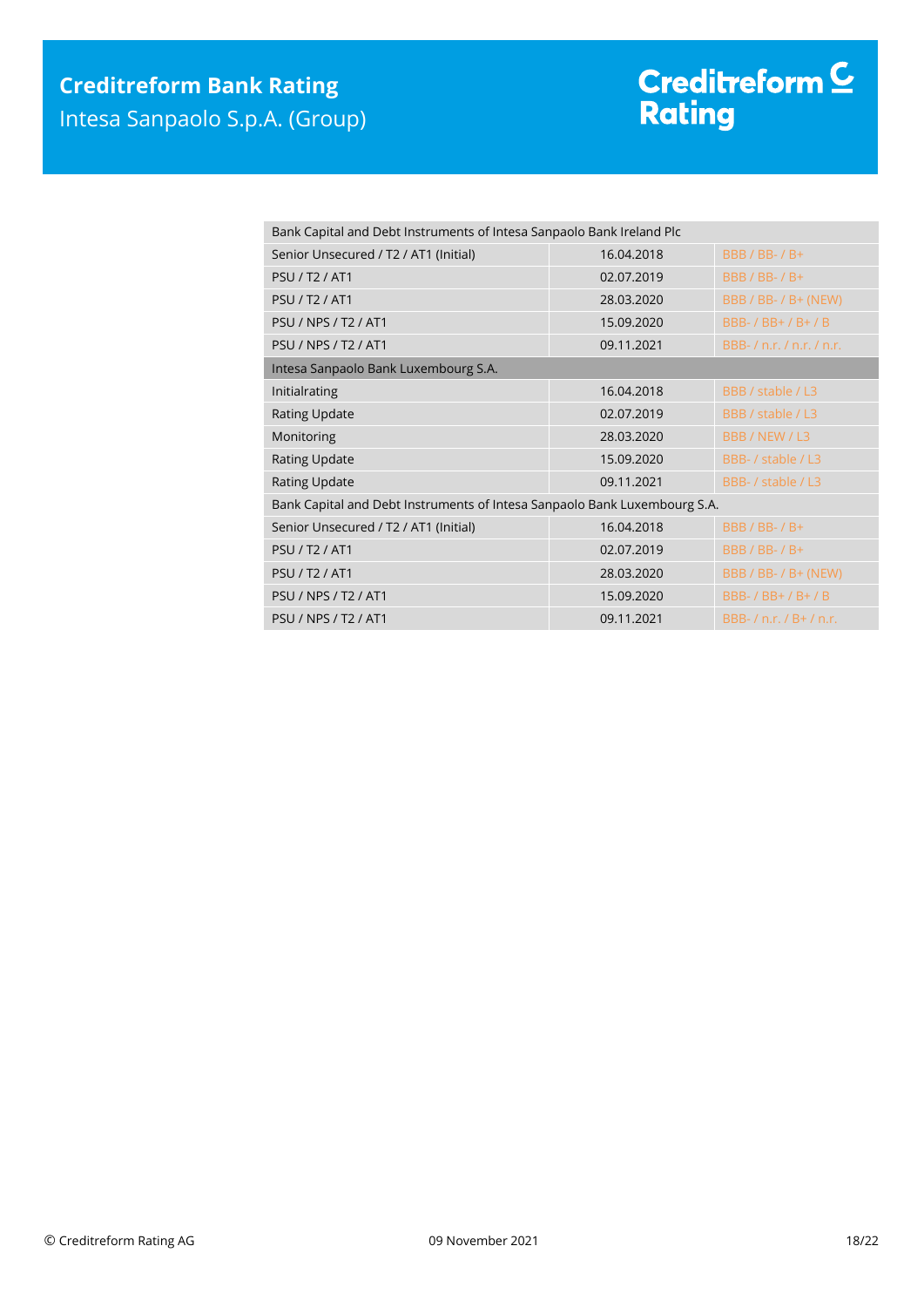#### **Regulatory**

Creditreform Rating AG was neither commissioned by the rating object nor by any other third party for the rating. The analysis took place on a voluntary basis by Creditreform Rating AG and is to be described in the regulatory sense as an unsolicited rating. The following scheme clarifies the level of participation of the rated entity (rating object):

| <b>Unsolicited Credit Rating</b>                       |    |
|--------------------------------------------------------|----|
| With Rated Entity or Related Third Party Participation | No |
| With Access to Internal Documents                      | No |
| With Access to Management                              | No |

The rating is based on publicly available information and internal evaluation methods for the rated bank. The quantitative analysis is based mainly on the latest annual accounts, interim reports, other investor relations information of the bank, and calculated key figures by eValueRate / CRA.

The information and documents processed met the requirements of the rating system of Creditreform Rating AG as published on the website www.creditreform-rating.de. The rating was carried out on the basis of the rating methodology for [bank ratings as \(v3.0\),](https://www.creditreform-rating.de/en/about-us/regulatory-requirements.html?file=files/content/downloads/Externes%20Rating/Regulatorische%20Anforderungen/EN/Ratingmethodiken%20EN/Rating%20Methodology%20Bank%20Ratings%20v3.0.pdf) the methodology for the [rating of bank capital and unsecured debt instruments \(v2.0\)](https://www.creditreform-rating.de/en/about-us/regulatory-requirements.html?file=files/content/downloads/Externes%20Rating/Regulatorische%20Anforderungen/EN/Ratingmethodiken%20EN/Bank%20Capital%20and%20Unsecured%20Debt%20Instruments%20Methodology.pdf) as well as the rating methodology for [Environmental, Social and Governance Score for Banks \(v1.0\)](https://www.creditreform-rating.de/en/about-us/regulatory-requirements.html?file=files/content/downloads/Externes%20Rating/Regulatorische%20Anforderungen/EN/Ratingmethodiken%20EN/Rating%20Methodology%20ESG%20v1.0.pdf) in conjunction with Creditreform's basic document [Rating Criteria and Definitions \(v1.3\).](https://www.creditreform-rating.de/en/about-us/regulatory-requirements.html?file=files/content/downloads/Externes%20Rating/Regulatorische%20Anforderungen/EN/Ratingmethodiken%20EN/CRAG%20Rating%20Criteria%20and%20Definitions.pdf)

The complete presentation of the rating methodologies used by Creditreform Rating AG and the basic document Rating Criteria and Definitions (v1.3) are published on our homepage:

<https://www.creditreform-rating.de/en/about-us/regulatory-requirements.html>

On 09 November 2021, the rating was presented by the analysts to the rating committee and adopted in a resolution.

The rating result was communicated to Intesa Sanpaolo S.p.A. (Group) and the relevant subsidiary, and the preliminary rating report was made available to the bank. There was no change in the rating score.

The rating is valid until withdrawal and is subject to monitoring from the rating date (see cover page). The rating will be comprehensively reviewed at least once every year. Within this period, the rating can be updated.

In 2011 Creditreform Rating AG was registered within the European Union according to EU Regulation 1060/2009 (CRA-Regulation). Based on the registration Creditreform Rating AG (CRA) is allowed to issue credit ratings within the EU and is bound to comply with the provisions of the CRA-Regulation.

Rating Endorsement Status: The rating of Intesa Sanpaolo S.p.A. (Group) was not endorsed by Creditreform Rating AG from a third country as defined in Article 4 (3) of the CRA-Regulation.

#### **Conflict of Interests**

No conflicts of interest were identified during the rating process that might influence the analyses and judgements of the rating analysts involved or any other natural person whose services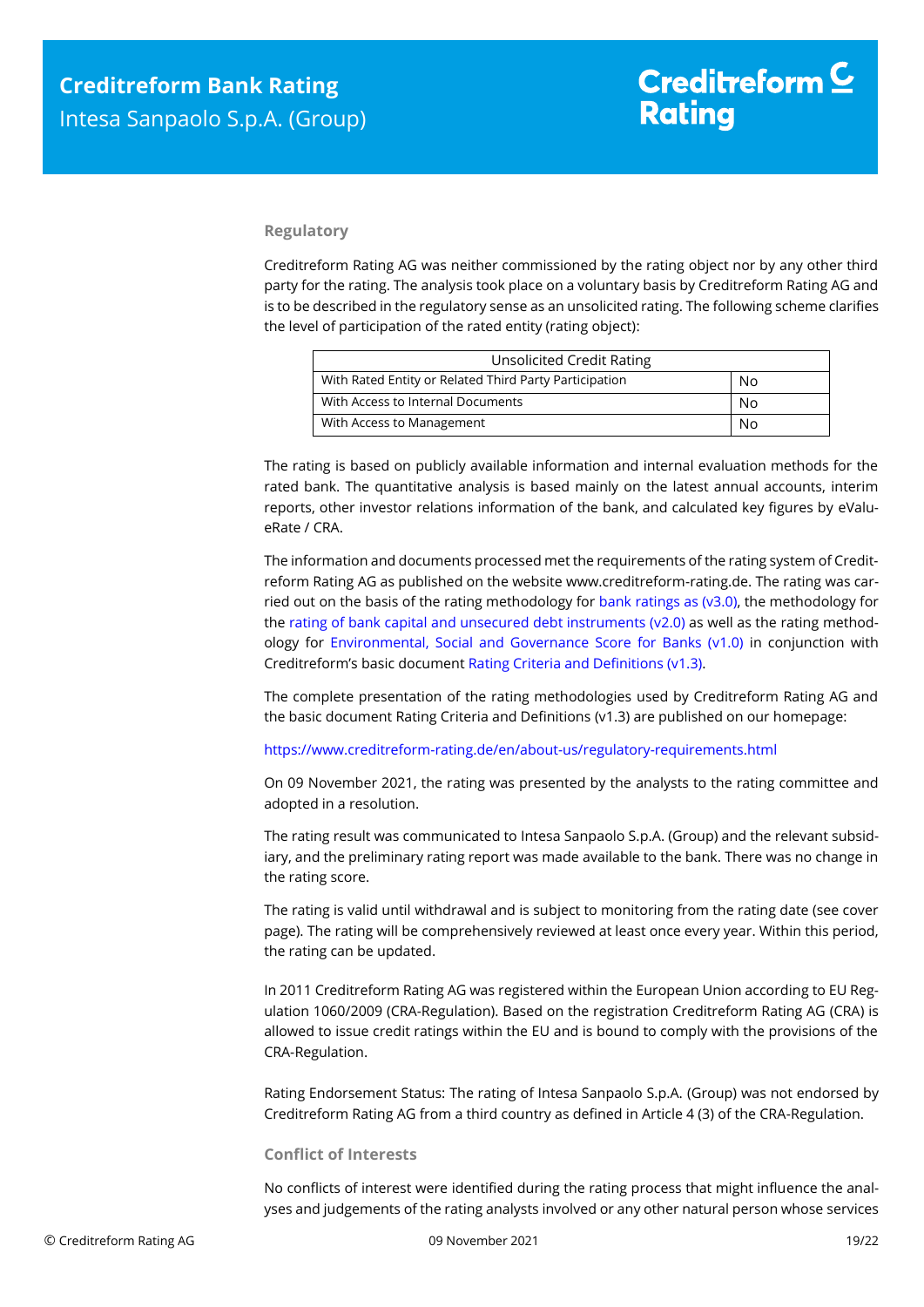# Creditreform  $\mathsf{\underline{\mathsf{C}}}$ **Rating**

are placed at the disposal or under the control of Creditreform Rating AG and who are directly involved in credit rating activities or approving credit ratings and rating outlooks.

In case of providing ancillary services to the rated entity, CRA will disclose all ancillary services in the credit rating report.

**Rules on the Presentation of Credit Ratings and Rating Outlooks**

The approval of credit ratings and rating outlooks follows our internal policies and procedures. In line with our policy "Rating Committee," all credit ratings and rating outlooks are approved by a rating committee based on the principle of unanimity.

To prepare this credit rating, CRA has used following substantially material sources:

- 1. Aggregated data base by eValueRate
- 2. Annual Report and interim reports
- 3. Investors relations information and other publications
- 4. Website of the rated bank
- 5. Public and internal market analyses
- 6. Internet research

There are no other attributes and limitations of the credit rating or rating outlook other than displayed on the CRA website. Furthermore CRA considers satisfactory the quality and extent of information available on the rated entity. In regard to the rated entity Creditreform Rating AG regarded available historical data as sufficient.

Between the disclosure of the credit rating to the rated entity and the public disclosure no amendments were made to the credit rating.

The "Basic data" information card indicates the principal methodology or version of methodology that was used in determining the rating, with a reference to its comprehensive description.

In case where the credit rating is based on more than one methodology or where reference only to the principal methodology might cause investors to overlook other important aspects of the credit rating, including any significant adjustments and deviations, Creditreform Rating AG explains this fact in the credit rating and indicates how the different methodologies or these other aspects are taken into account in the credit rating. This information is integrated in the credit rating report.

The meaning of each rating category, the definition of default or recovery and any appropriate risk warning, including a sensitivity analysis of the relevant key rating assumptions, such as mathematical or correlation assumptions, accompanied by worst-case scenario credit ratings as well as best-case scenario credit ratings are explained in mentioned methodologies and / or in the credit rating report.

The date at which the credit rating was released for distribution for the first time and when it was last updated including any rating outlooks is indicated clearly and prominently in the "Basic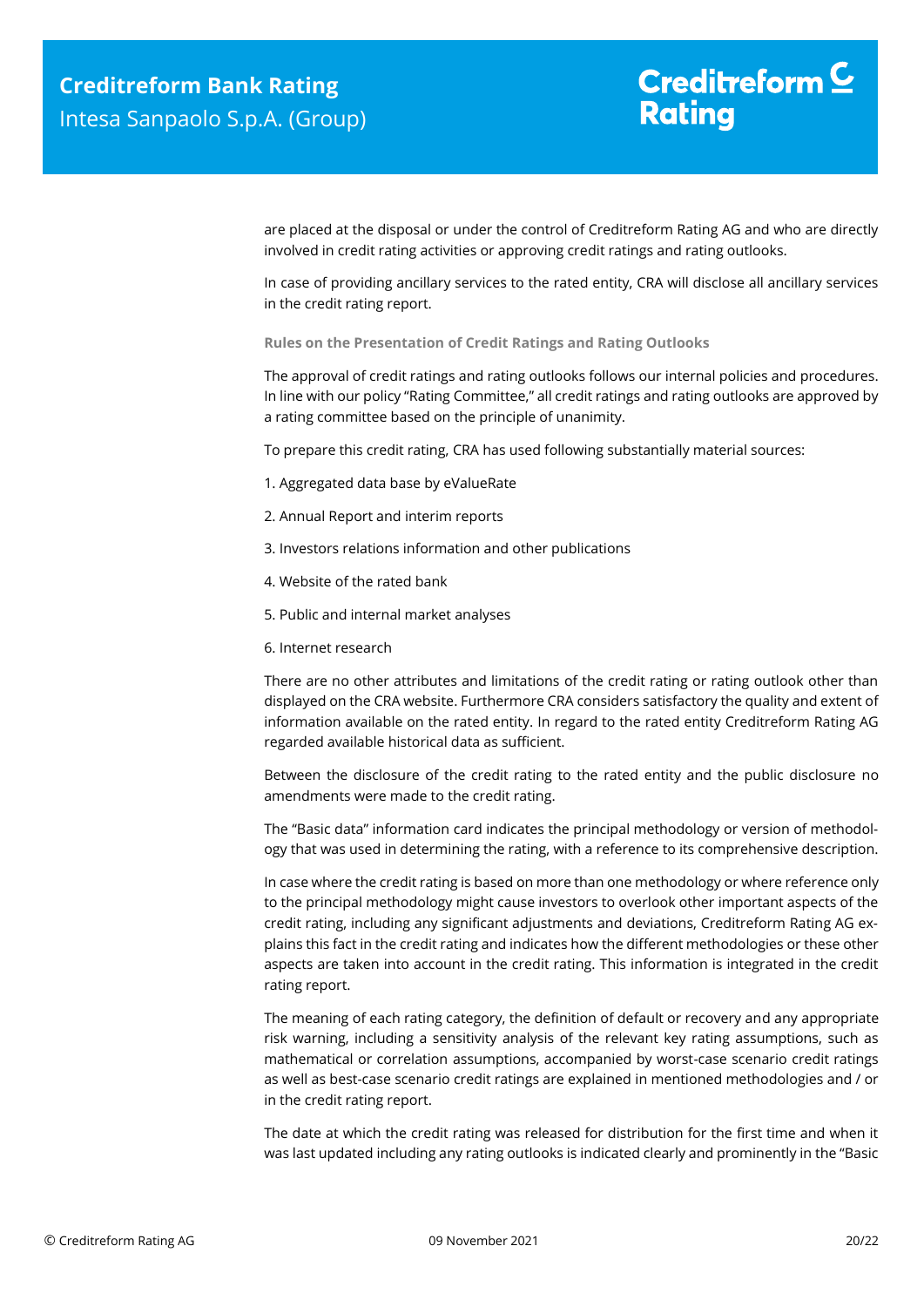data" card as a "Rating action"; first release is indicated as "initial rating", other updates are indicated as an "update", "upgrade or downgrade", "not rated", "confirmed", "selective default" or "default".

In the case of a rating outlook, the time horizon is provided during which a change in the credit rating is expected. This information is available within "Basic data" information card.

In accordance to Article 11 (2) EU-Regulation (EC) No 1060/2009 registered or certified credit rating agency shall make available in a central repository established by ESMA information on its historical performance data, including the ratings transition frequency, and information about credit ratings issued in the past and on their changes. Requested data are available at the ESMA website: https://cerep.esma.europa.eu/cerep-web/statistics/defaults.xhtml.

An explanatory statement of the meaning of Creditreform's default rates are available in the credit rating methodologies disclosed on the website.

#### **Disclaimer**

Any rating performed by Creditreform Rating AG is subject to the Creditreform Rating AG Code of Conduct which has been published on the web pages of Creditreform Rating AG. In this Code of Conduct, Creditreform Rating AG commits itself – systematically and with due diligence – to establish its independent and objective opinion as to the sustainability, risks and opportunities concerning the enterprise or the issue under review.

Future events are uncertain, and forecasts are necessarily based on assessments and assumptions. This rating is therefore no statement of fact, but an opinion. For this reason, Creditreform Rating AG cannot be held liable for the consequences of decisions made on the basis of any of their ratings. Neither should these ratings be construed as recommendations for investors, buyers or sellers. They should only be used by market participants (entrepreneurs, bankers, investors etc.) as one factor among others when arriving at corporate or investment decisions. Ratings are not meant to be used as substitutes for one's own research, inquiries and assessments.

We have assumed that the documents and information made available to us by the client are complete and accurate and that the copies provided to us represent the full and unchanged contents of the original documents. Creditreform Rating AG assumes no responsibility for the true and fair representation of the original information.

This report is protected by copyright. Any commercial use is prohibited without prior written permission from Creditreform Rating AG. Only the full report may be published in order to prevent distortion of the report's overall assessment. Excerpts may only be used with the express consent of Creditreform Rating AG. Publication of the report without the consent of Creditreform Rating AG is prohibited. Only ratings published on the Creditreform Rating AG web pages remain valid.

Creditreform Rating AG